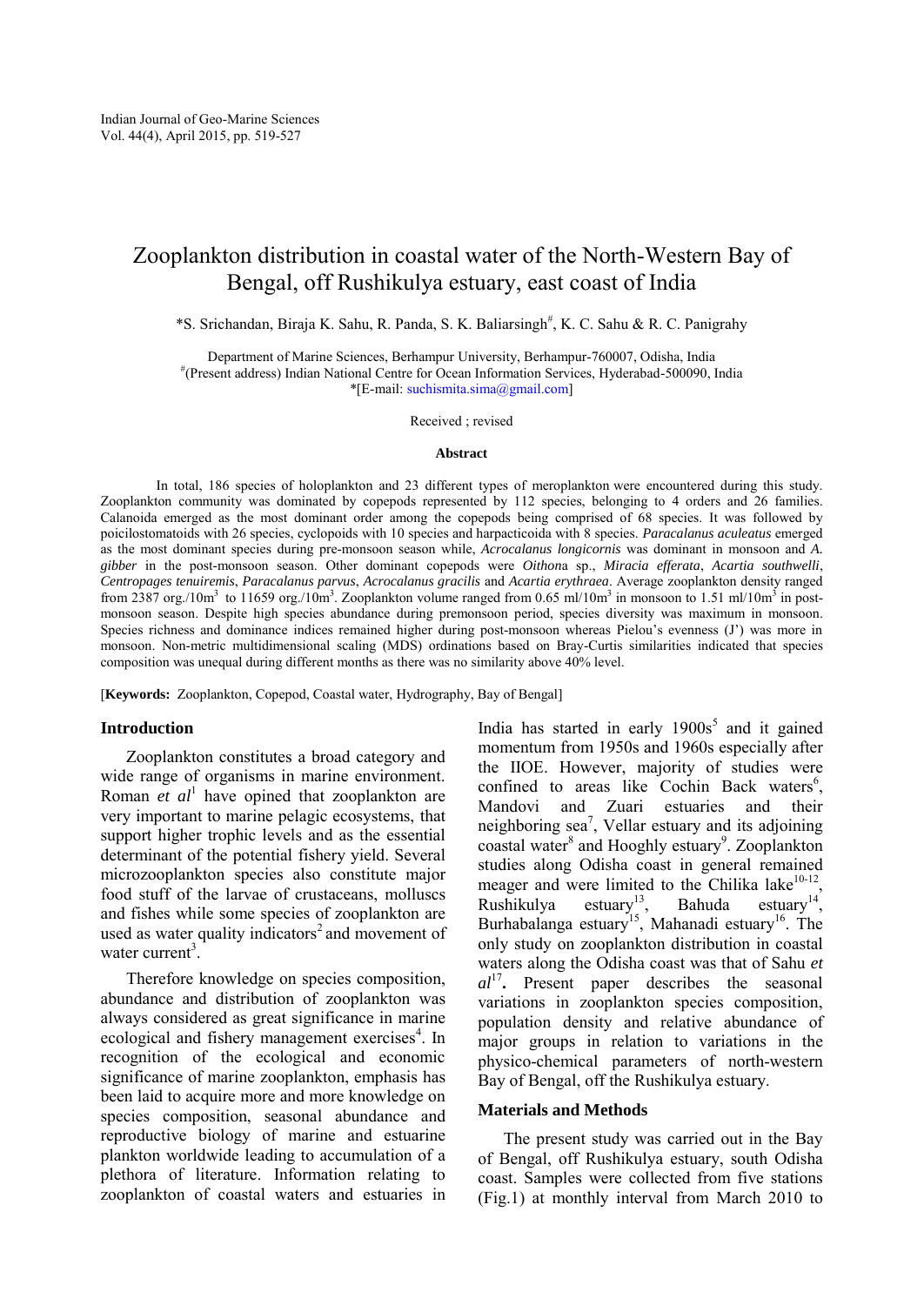February 2011. This study area is influenced by fresh water flow via Rushikulya river which receives high quantity of dissolved chemical inputs from many sources including the effluent discharges of a Chloro-alkali plant. The physiographic features, climate, tidal rhythms of the region etc have been discussed earlier $^{13,18}$ .

 Surface water samples were collected using a clean plastic bucket for measurement of hydrographic parameters, nutrients and chlorophyll *a*. Water temperature (WT) and pH were recorded using mercury filled centigrade thermometer and EUTECH field pH reader (accuracy  $\pm 0.01$ ) respectively. Water samples for



Fig.1. Map showing the sampling locations off Rushikulya estuary

analysis of salinity, nutrients and chlorophyll *a* were collected in clean polyethylene bottles and transported to the laboratory kept in an ice box. Samples for dissolved oxygen (DO) analysis were fixed onboard with Winkler's A and B solutions and were transported to laboratory for further analysis. DO was measured adopting Winkler's method, while salinity was estimated following Knudsen's method $19$ . Water samples for nutrient analysis were filtered against glass fiber filter (GF/C) using Millipore Filtering System and were analysed for nitrite  $(NO<sub>2</sub>-N)$ , nitrate  $(NO<sub>3</sub>-N)$ , ammonia (NH<sub>4</sub>–N), inorganic phosphate (PO<sub>4</sub>–P) and silicate  $(SiO<sub>4</sub>-Si)$  following the procedures described by Grasshoff *et al*<sup>19</sup>. Chlorophyll *a* was estimated adopting the spectrophotometric method given by Parsons *et al*<sup>20</sup> *.*

 Zooplankton samples were collected at each station by horizontal haul using a zooplankton net (mesh size of  $120 \mu m$ ). A digital flow meter (Hydro Bios) was used to determine the volume of water filtered. Samples collected from the receiver were transferred to pre-cleaned polythene bottles and preserved with 5% formaldehyde. In the laboratory, the zooplankton samples were first used for determination of plankton volume through volume displacement method. The residual plankton on the filter paper was resuspended in 5% formaldehyde and sub-sampling was made using Folsom plankton divider. Subsample was used for quantitative and qualitative analysis. Larger organisms like copepods of families Pontellidae, Eucalanidae, Euchaetidae, Chaetognaths, Dollioloids & Salps were sorted out and counted. Remaining mixture was made to exactly 100 ml and 1 ml of aliquot was transferred on to a Sedgwick–Rafter cell and observed under an inverted microscope (Cippon; Model No.21033) for identification and counting. Total number of macro and micro-zooplankton was taken as the population density. The numerical abundance was presented as  $\text{org.}/\text{10m}^3$ . Relative abundance was computed from the total density and the density of each group. Identification of zooplankton was done following standard literature<sup>21-23</sup> .

 Data were grouped into three seasons: premonsoon (PRM), monsoon (MON) and postmonsoon (POM). Analysis of Variance (ANOVA) test was performed to know the inter season comparison of different parameters. Correlation analysis was made to find out the possible relationships between different parameters and zooplankton density. Species diversity indices i.e. Marglef's Species Richness (d), Pielou's Evenness (J'), Shannon Wiener Diversity Index (H' (loge)) and Simpson's Dominance Index ( $\lambda$ ) were determined using PRIMER (Plymouth Routines in Multivariate Ecological Research) software Version 5. Zooplankton species composition and abundance from March 2010 - February 2011 was analysed using nonparametric multivariate statistical methods in PRIMER Version  $5^{24,25}$  to decipher the similarity in species composition.

## **Results and Discussion**

 Seasonally pooled mean and standard deviation values of the hydrographic parameters and nutrients are given in Table 1. Each of the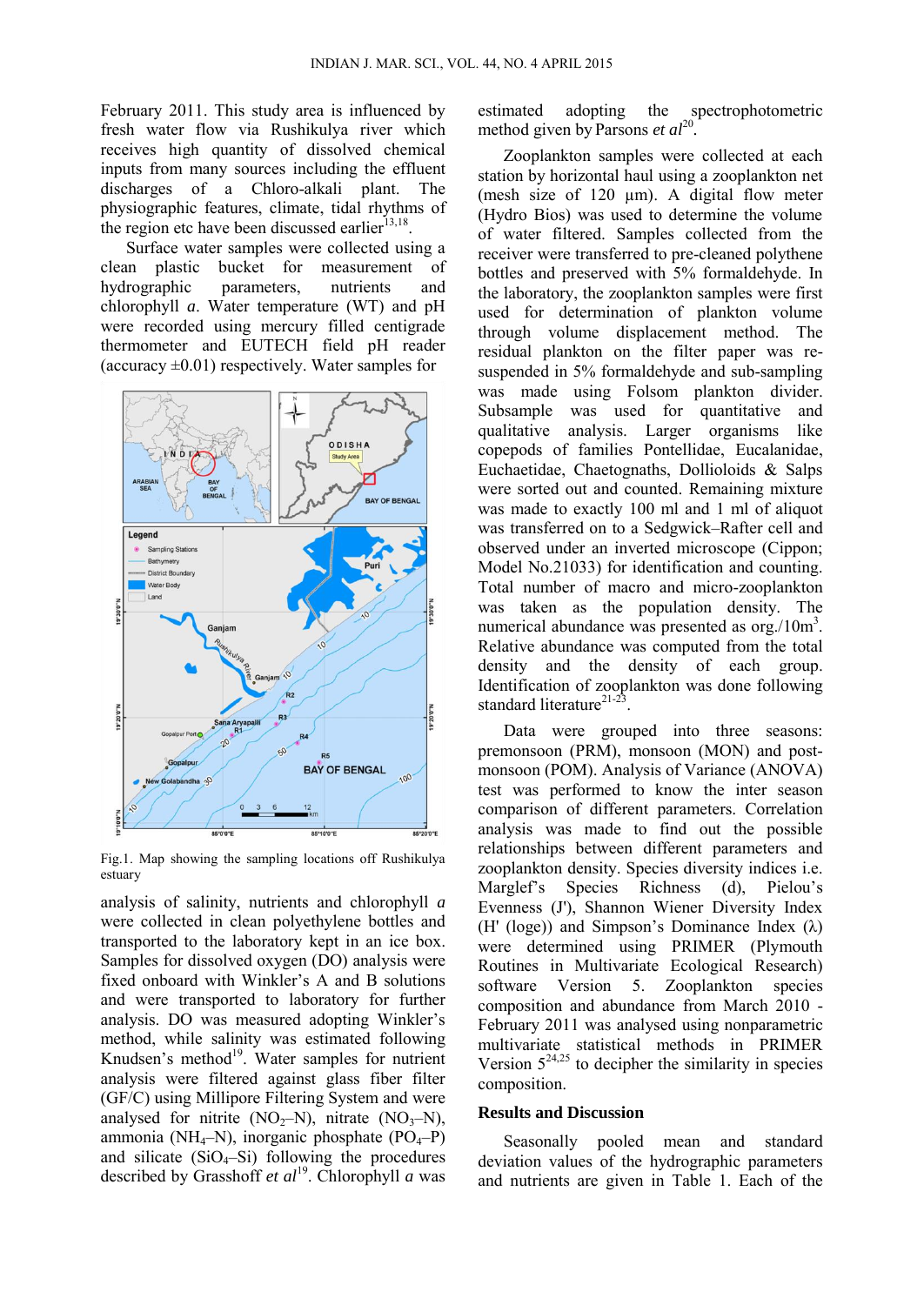hydrographic parameter such as water temperature (WT), salinity, pH and DO showed well marked seasonal and spatial variations. Monthly collected data showed that water temperature varied from 21.8°C (station R-1, Jan) to 31.4°C (station R-4, May). Seasonally pooled mean temperature values however ranged from 26.0°C to 28.9°C. Higher temperature was recorded in PRM season while lower temperature was observed during POM months. Temperature Table 1. Variations of physicochemical and biological parameters over the Bay of Bengal mainly depends on climatic variations especially the atmospheric conditions and rain fall<sup>26</sup>. Temperature variations during the present study could also be ascribed to seasonal changes in atmospheric conditions and rainfall. Monthly recorded salinity values ranged from 25.3 PSU (station R-1, August) to 35.8 PSU (station R-5, January). Seasonally pooled average salinity ranged from 30.58 PSU during MON season to 31.79 PSU during PRM period.

|            |                     |      |                          |                          | raole 1. Variations of physicochemical and olological parameters |                                         |                                         |                                         |                                          |                                 |                        |                          |
|------------|---------------------|------|--------------------------|--------------------------|------------------------------------------------------------------|-----------------------------------------|-----------------------------------------|-----------------------------------------|------------------------------------------|---------------------------------|------------------------|--------------------------|
| St.        | WT<br>$(^{\circ}C)$ | pH   | D <sub>O</sub><br>(mg/L) | <b>Salinity</b><br>(PSU) | NO <sub>2</sub><br>$(\mu \text{mol/L})$                          | NO <sub>3</sub><br>$(\mu \text{mol/L})$ | NH <sub>4</sub><br>$(\mu \text{mol/L})$ | PO <sub>4</sub><br>$(\mu \text{mol/L})$ | SiO <sub>4</sub><br>$(\mu \text{mol/L})$ | $Chl-a$<br>(mg/m <sup>3</sup> ) | ZooBio<br>$(ml/10m^3)$ | ZooPop<br>$(Org./10m^3)$ |
|            |                     |      |                          |                          |                                                                  |                                         | <b>PREMONSOON</b>                       |                                         |                                          |                                 |                        |                          |
| $R-1$      | 27.7                | 7.66 | 8.02                     | 28.89                    | 0.36                                                             | 2.06                                    | 2.4                                     | 2.14                                    | 6.13                                     | 5.67                            | 0.98                   | 23054                    |
| $R-2$      | 28.3                | 7.97 | 7.78                     | 29.7                     | 0.32                                                             | 1.66                                    | 2.47                                    | 1.25                                    | 4.72                                     | 2.51                            | 1.39                   | 11556                    |
| $R-3$      | 29.0                | 8.24 | 7.64                     | 32.27                    | 0.4                                                              | 1.4                                     | 2.15                                    | 1.16                                    | 5.32                                     | 2.59                            | 0.80                   | 11234                    |
| $R-4$      | 29.6                | 8.29 | 7.86                     | 33.26                    | 0.27                                                             | 0.93                                    | 1.37                                    | 0.91                                    | 5.02                                     | 1.59                            | 1.37                   | 8184                     |
| $R-5$      | 30.0                | 8.02 | 7.67                     | 34.83                    | 0.4                                                              | 1.08                                    | 1.47                                    | 1.59                                    | 4.58                                     | 1.7                             | 0.14                   | 4270                     |
| Mean       | 28.9                | 8.04 | 7.79                     | 31.79                    | 0.35                                                             | 1.43                                    | 1.97                                    | 1.41                                    | 5.15                                     | 2.81                            | 0.93                   | 11659                    |
| <b>SED</b> | 1.0                 | 0.25 | 0.15                     | 2.47                     | 0.06                                                             | 0.45                                    | 0.52                                    | 0.48                                    | 0.62                                     | 1.66                            | 0.51                   | 7012                     |
|            |                     |      |                          |                          |                                                                  |                                         | <b>MONSOON</b>                          |                                         |                                          |                                 |                        |                          |
| $R-1$      | 26.3                | 7.51 | 8.02                     | 26.94                    | 0.46                                                             | 1.26                                    | 1.72                                    | 2.41                                    | $\tau$                                   | 2.16                            | 1.38                   | 5958                     |
| $R-2$      | 26.7                | 7.77 | 7.71                     | 28.91                    | 0.49                                                             | 1.17                                    | 2.07                                    | 1.46                                    | 5.45                                     | 1.81                            | 0.86                   | 2416                     |
| $R-3$      | 27.1                | 8.07 | 7.64                     | 32.31                    | 0.42                                                             | 0.93                                    | 1.35                                    | 1.31                                    | 4.82                                     | 1.99                            | 0.54                   | 1077                     |
| $R-4$      | 27.9                | 8.27 | 7.43                     | 31.43                    | 0.37                                                             | 0.98                                    | 1.81                                    | 0.77                                    | 5.83                                     | 1.48                            | 0.35                   | 1129                     |
| $R-5$      | 27.9                | 8.3  | 7.31                     | 33.33                    | 0.3                                                              | 0.97                                    | 1.67                                    | 0.85                                    | 3.11                                     | 1.29                            | 0.16                   | 1354                     |
| Mean       | 27.2                | 7.98 | 7.62                     | 30.58                    | 0.41                                                             | 1.06                                    | 1.72                                    | 1.36                                    | 5.24                                     | 1.75                            | 0.65                   | 2387                     |
| <b>SED</b> | 0.7                 | 0.34 | 0.27                     | 2.61                     | 0.08                                                             | 0.14                                    | 0.26                                    | 0.66                                    | 1.43                                     | 0.36                            | 0.48                   | 2069                     |
|            |                     |      |                          |                          |                                                                  |                                         | POST MONSOON                            |                                         |                                          |                                 |                        |                          |
| $R-1$      | 24.7                | 8.11 | 8.46                     | 27.66                    | 0.38                                                             | 1.82                                    | 2.19                                    | 2.98                                    | 9.23                                     | 1.75                            | 2.53                   | 10226                    |
| $R-2$      | 26.0                | 8.14 | 7.32                     | 30.08                    | 0.29                                                             | 2.05                                    | 2.24                                    | 1.29                                    | 7.75                                     | 1.73                            | 1.55                   | 4500                     |
| $R-3$      | 26.2                | 8.15 | 7.43                     | 30.95                    | 0.42                                                             | 1.89                                    | 5.06                                    | 1.01                                    | 6.01                                     | 1.85                            | 1.59                   | 8848                     |
| $R-4$      | 26.4                | 8.18 | 7.58                     | 32.54                    | 0.42                                                             | 1.28                                    | 1.8                                     | 1.04                                    | 6.78                                     | 1.84                            | 0.33                   | 2619                     |
| $R-5$      | 26.5                | 8.19 | 7.29                     | 32.62                    | 0.28                                                             | 1.24                                    | 2.53                                    | 0.95                                    | 7.07                                     | 1.85                            | 1.52                   | 2433                     |
| Mean       | 26.0                | 8.15 | 7.62                     | 30.77                    | 0.36                                                             | 1.66                                    | 2.76                                    | 1.45                                    | 7.37                                     | 1.8                             | 1.51                   | 5725                     |
| <b>SED</b> | 0.7                 | 0.03 | 0.49                     | 2.05                     | 0.07                                                             | 0.37                                    | 1.31                                    | 0.86                                    | 1.21                                     | 0.06                            | 0.78                   | 3606                     |

Trend of salinity variation was PRM >POM >MON. Lower salinity values during MON season could be attributed to the combined influence of rainfall and freshwater influx from landward sources. Similar type of seasonal variation in salinity was observed in coastal waters of Kalpakkam, East coast of India by Satpathy  $et \text{ } a\text{ } l^{27}$ . Temperature showed positive correlation  $(p<0.05)$  with salinity indicating their strong affinity. Results of one way ANOVA (Table 2) also explained well defined seasonal variation in water temperature  $(p<0.01)$ . Monthly measured pH values varied between 7.14 (station R-1, July) and 8.58 (station R-4, September), whereas the seasonally pooled mean value lied

between 7.98 (MON) and 8.15 (POM). Average pH in PRM season was 8.04. The higher values of POM and PRM seasons could be due to high salinity and high photosynthetic activity as observed by Subramanian and Mahadevan<sup>28</sup> along Chennai coast. Monthly observed DO values ranged from  $6.45$  (station R-4, Dec.) –  $8.75$ (station R-4, Nov). Season-wise average DO values showed that maximum value of 7.79 mg /L was encountered in the PRM period. More fluctuation in DO was however observed during POM season (SD: 0.49 mg /L). High surface values of DO during PRM season could be ascribed to the addition of DO by phytoplankton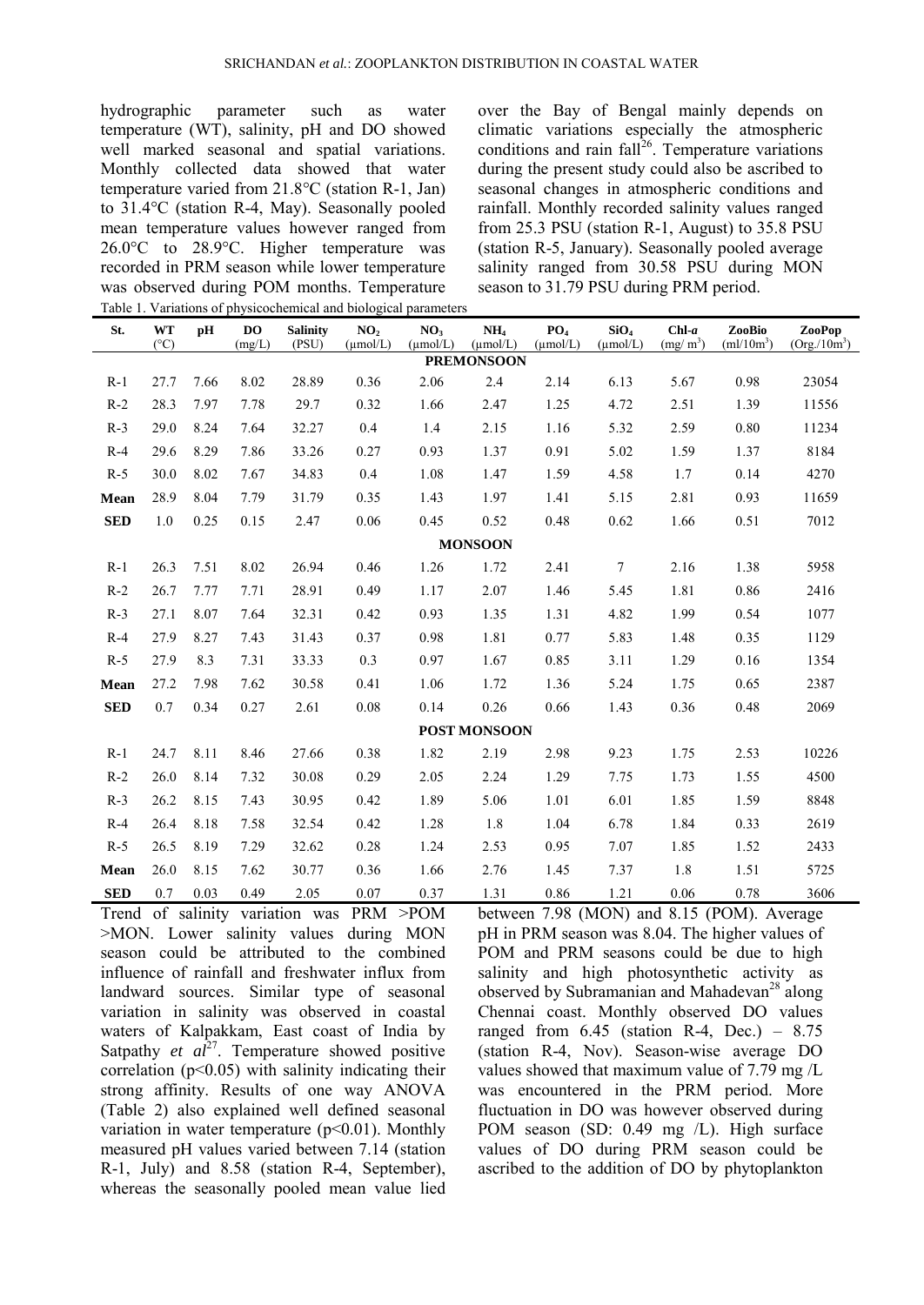photosynthesis as reported in Kalpakkam coastal waters $^{29}$ .

|  |  |                               |  | Table 2. One way ANOVA results of hydrographic and |  |
|--|--|-------------------------------|--|----------------------------------------------------|--|
|  |  | biological parameters 2010-11 |  |                                                    |  |

| <b>Parameters</b> | p Value |
|-------------------|---------|
| WТ                | 0.000   |
| pH                | 0.273   |
| D <sub>O</sub>    | 0.461   |
| Salinity          | 0.304   |
| NO <sub>2</sub>   | 0.484   |
| NO <sub>3</sub>   | 0.002   |
| NH <sub>4</sub>   | 0.193   |
| PO <sub>4</sub>   | 0.976   |
| SiO <sub>4</sub>  | 0.022   |
| $Chl-a$           | 0.042   |
| Zoo Density       | 0.005   |

Nitrite  $(NO<sub>2</sub>-N)$ , the most unstable form of nitrogen in sea water, exhibited wide range of variation. The monthly values varied from 0.06  $\mu$ mol/L (station R-5, Feb) to 0.85  $\mu$ mol/L (station R-4, Nov). Season-wise pooled mean  $NO<sub>2</sub>-N$  was maximum during MON (0.41  $\mu$ mol/L), while it remained minimum during the PRM (0.35  $\mu$ mol/L) season. Monthly values of NO<sub>3</sub>-N ranged from  $0.58$  (station R-4, Feb) to  $3.13 \mu$ mol/L (station R-3, Feb). The negative correlation  $(r=$  -0.552,  $p \leq 0.05$ ) between salinity and nitrate denotes that freshwater forms major contributor of nitrate in coastal waters. Monthly NH4 –N varied from  $0.8$  (station R-5, Feb) to 15.4  $\mu$ mol/L (station R-3, Dec) while seasonal average values ranged between 1.72 (MON) to 2.76 (POM)  $\mu$ mol/L. Monthly values of PO<sub>4</sub>–P varied between 0.17 - 8.86 µmol/L with maximum concentration observed at station R-1 in November 2010. Average seasonal values however ranged from 1.36 (MON) to 1.45 (POM) µmol/L. Like nitrate, phosphate concentrations also exhibited negative correlation with salinity  $(r=-0.712, p<0.01)$ , indicating thereby this nutrient too is controlled by fresh water influx. The  $SiO<sub>4</sub>-Si$  concentration ranged between 0.64 (station R-5, June) to 18.42 (station R-2, Feb)  $\mu$ mol/L. SiO<sub>4</sub>-Si concentration was maximum  $(7.37 \pm 1.21 \mu \text{mol/L})$  in POM as compared to PRM  $(5.15\pm0.62 \mu \text{mol/L})$  and MON  $(5.24 \pm 1.43 \mu mol/L)$  seasons. The strong negative correlation ( $r = -0.583$ ,  $p < 0.05$ ) of silicate and salinity suggests its input via freshwater. Results of ANOVA test (Table 2) showed more

significant seasonal variation in  $NO_3-N$  ( $p<0.01$ ) and  $SiO<sub>4</sub>-Si$  (p<0.05) contents in the study area. The higher value of nutrients in MON season and their negative correlation with salinity establishes their entry through freshwater as was reported along the Coromandel Coast<sup>30</sup> and coastal waters of Gopalpur<sup>31</sup>.

 Phytoplankton is the ultimate source of food for zooplankton. Chlorophyll *a* is the best index of phytoplankton standing stock as such it has direct bearing on the growth of zooplankton. Seasonally pooled mean chlorophyll *a* was at its maximum in PRM  $(2.81 \text{ mg/m}^3)$  that fell to minimum in MON  $(1.75 \text{ mg/m}^3)$ . Higher chlorophyll *a* contents in PRM season is a common feature in surface waters of the Bay of Bengal. When all the seasons were taken in to consideration for ANOVA, significant seasonal variation was observed in chlorophyll *a* (p<0.05) distribution.

 Monthly values of plankton volume ranged from 0.02 (station R-4, May and station R-3 June) to  $6.40 \text{ ml}/10\text{m}^3$  (station R-1, Feb). Higher volume of plankton at station R-1 during Feb might be due to the presence of caridean larvae, brachyuran zoea larvae, chaetognaths and larger sized copepod species. Seasonally pooled mean plankton volume ranged from 0.65 ml/10m<sup>3</sup> in MON to  $1.51 \text{ ml}/10\text{m}^3$  in POM. In PRM, the pooled mean of plankton volume was 0.93 ml/10 $m<sup>3</sup>$ . More fluctuation (SD: 0.78 ml/10 $m<sup>3</sup>$ ) in plankton volume was observed during POM season followed by pre-monsoon (SD: 0.51 ml/10  $\text{m}^3$ ) and monsoon (SD: 0.48 ml/10m<sup>3</sup>). Significant positive correlation  $(r= 0.275, p<0.05)$  was noticed between zooplankton volume and density.

 The systematic account of zooplankton encountered during the course of study are presented in Table 3 and Table 4. In total, 186 species of holoplankton belonging to 12 groups such as Acantharia, Ciliophora, Foraminifera, Hydrozoa, Ctenophora, Gastropoda, Cladocera, Copepoda, Ostracoda, Malacostraca, Chaetognatha, Chordata and 23 different types of meroplankton were recorded**.** The holoplankton components depending upon their abundance are broadly described under three groups namely copepods, other crustaceans and non crustaceans. Copepods formed the most dominant group throughout the study period.

 Copepod not only remained as the most dominant group but also appeared in large numbers at all the stations round the year. They were represented by 112 species, belonging to 26 families and 4 orders. Calanoida emerged as the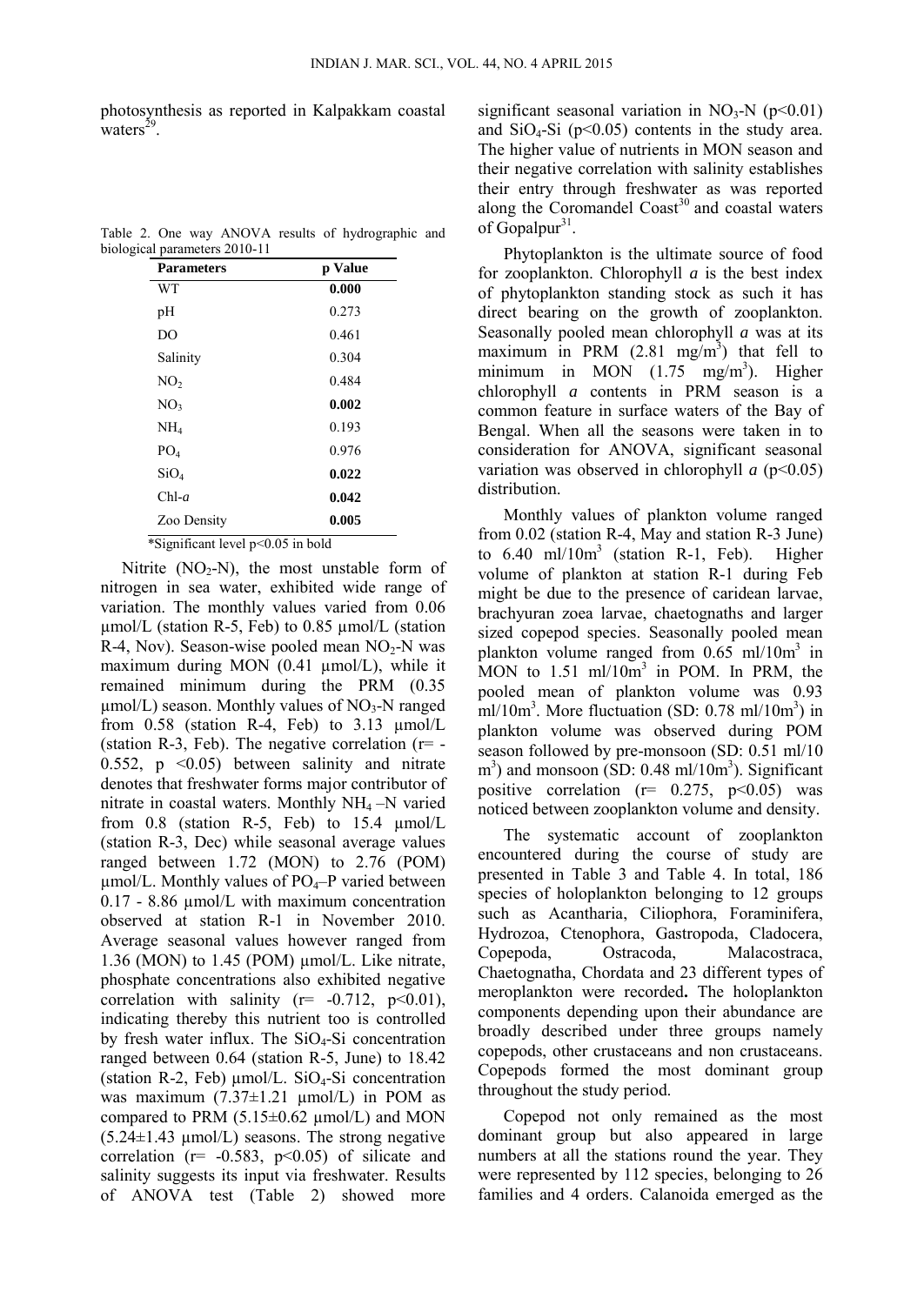most dominant group comprising 68 species followed by poicilostomatoids with 26 species, cyclopoids with 10 species and harpacticoid with 8 species. The dominance of calanoida over others could be due to their continuous breeding, quick larval development and adaptation to wide range of environmental conditions as reported earlier $8,32$ . Further, among the calanoida, *Paracalanus aculeatus* remained as the most dominant component in PRM season, while *A. longicornis* remained dominant in MON and *A. gibber* in POM season. Rakesh *et al*<sup>33</sup> have reported that both *Paracalanus* sp. and *Acrocalanus* sp. were characterizing the coastal locations off North Coastal Andhra Pradesh and the findings of the

present study corroborated the same. *Canthocalanus pauper* and *Acrocalanus longicornis* were frequently observed throughout the year justifying their cosmopolitan behavior.<br>Among cyclopoida, *Oithona similis*, *O*. Among cyclopoida, *Oithona similis, O. brevicornis, O. spinirostris, Oithona sp.* appeared as common species in all the three seasons. High abundance of *Oithona* sp. could be due to its high reproductive capability as opined by Santhanam and Perumal<sup>8</sup> and Santosh Kumar and Perumal<sup>34</sup>. Although species like *Miracia efferata, Macrosetella gracilis, Macrosetella oculata, Microsetella norvegica, Microsetella rosea,* 

Table 3. Check list of zooplankton (Holoplankton) encountered in the coastal waters of south Odisha coast, off Rushikulya estuary during 2010-11

| <b>Phylum:Class</b>           | <b>S.class</b>  | Order          | Family                            | <b>Species</b>                                                                                       |
|-------------------------------|-----------------|----------------|-----------------------------------|------------------------------------------------------------------------------------------------------|
| Protozoa:<br>Acantharia       |                 | Arthracanthida | Acanthometridae                   | Acanthometron sp. J. Muller (1856)                                                                   |
| Ciliophora:<br>Spirotrichea   | Choreotrichia   | Tintinnida     | Tintinnidiidae                    | Leprotintinnus nordqvisti Brandt (1906)                                                              |
|                               |                 |                | Codonellidae                      | Tintinnopsis beroidea Stein (1867)                                                                   |
|                               |                 |                |                                   | T. butschlii Daday (1887)                                                                            |
|                               |                 |                |                                   | <i>T. cylindrica Daday (1887)</i>                                                                    |
|                               |                 |                |                                   | T. mortensenii Schmidt (1901)                                                                        |
|                               |                 |                |                                   | T. tocantinensis Kofoid and Campbell (1929)                                                          |
|                               |                 |                |                                   | T. tubulosa Levander (1900)                                                                          |
|                               |                 |                |                                   | <i>T. uruguayensis Balech</i> (1948)                                                                 |
|                               |                 |                | Codonellopsidae<br>Dictyocystidae | Codonellopsis ostenfeldi Schmidt (1901)<br>Dictyocysta seshaiyai Krishnamurthy &<br>Santhanam (1975) |
|                               |                 |                | Metacylididae                     | Metacylis jorgenseni Cleve (1902)                                                                    |
|                               |                 |                | Rhabdonellidae                    | Rhabdonella sp.Brandt (1906)                                                                         |
|                               |                 |                | Tintinnidae                       | Amphorellopsis sp. Kofoid and Campbell (1929)                                                        |
|                               |                 |                |                                   | Eutintinnus tenue Kofoid and Campbell (1929)                                                         |
|                               |                 |                | Xystonellidae                     | Favella philippinensis Roxas (1941)                                                                  |
| Foraminifera:<br>Polythalamea |                 | Globigerinida  | Globigerinidae                    | <i>Globigerina bulloides</i> d'Orbigny (1826)                                                        |
|                               |                 |                |                                   | G.rubescense Hofker (1956)                                                                           |
|                               |                 |                |                                   | Globigerina sp. d'Orbigny (1826)                                                                     |
|                               |                 | Rotaliida      | Rotaliidae                        | Asterorotalia trispinosa Thalmann (1933)                                                             |
|                               |                 | Miliolida      | Miliolidae                        | Quinqueloculina sp. d'Orbigny(1826)                                                                  |
| Cnidaria:<br>Hydrozoa         | Hydroidomedusae | Anthomedusae   | Cladonemidae                      | Cladonema sp. Dujardin (1843)                                                                        |
|                               |                 |                | Corynidae                         | Sarsia sp. Lesson(1843)                                                                              |
|                               |                 |                | Hydractiniidae                    | Podocoryne sp. Luetken (1850)                                                                        |
|                               |                 | Leptomedusae   | Campanulariidae                   | Obelia sp. Péron & Lesueur (1810)                                                                    |
|                               |                 | Trachymedusae  | Phialellidae<br>Geryoniidae       | Phialella quadrata Forbes (1848)<br>Liriope tetraphylla Chamisso and Eysenhardt<br>(1821)            |
|                               |                 |                | Rhopalonematidae                  | Aglaura hemistoma Peron and Lesueur (1810)                                                           |
|                               |                 | Conica         | Aequoreidae                       | Aequorea vitrina Gosse (1853)                                                                        |
|                               | Siphonophorae   | Physonectae    | Agalmatidae                       | Agalma elegans Sars (1846)                                                                           |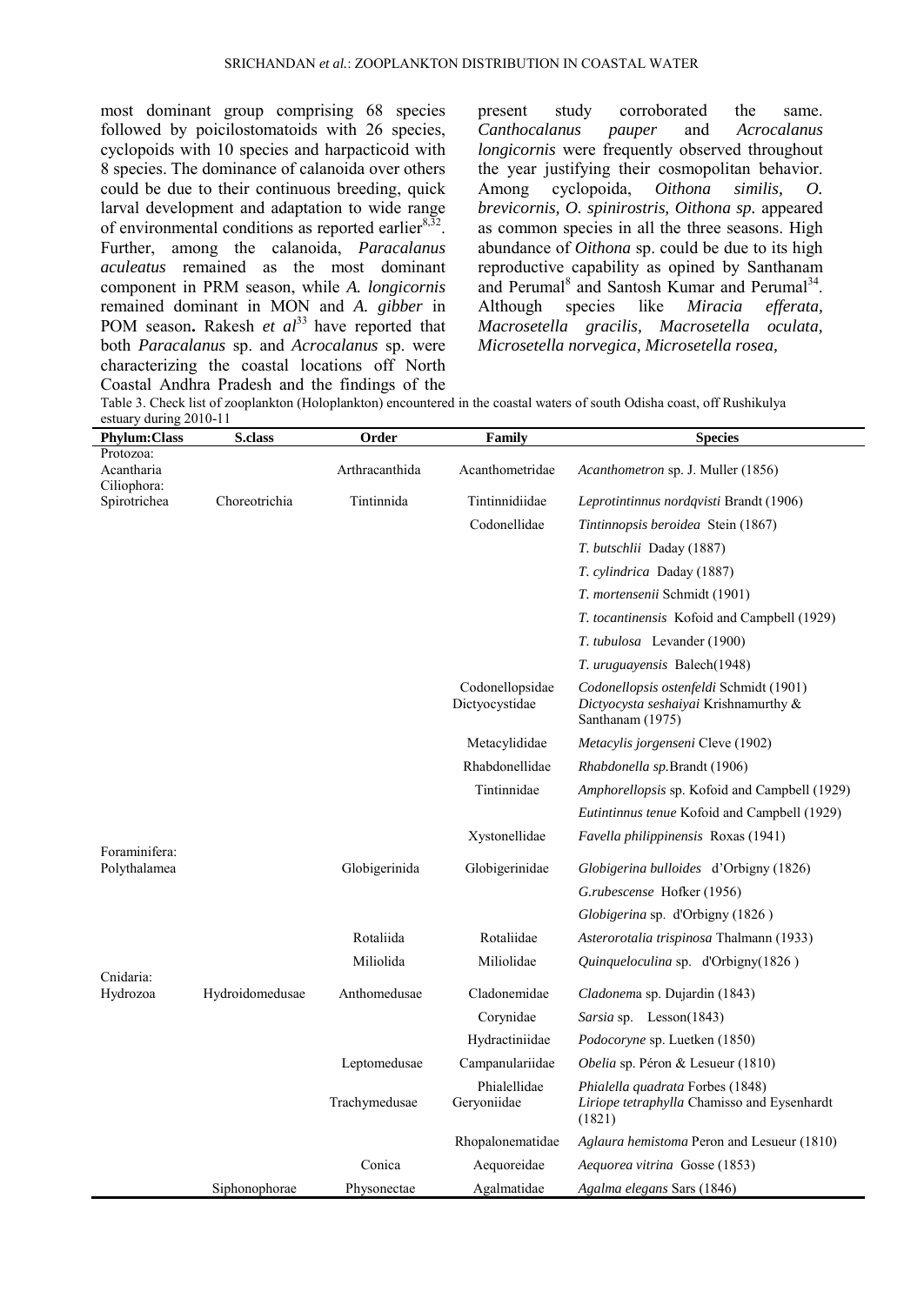| Diphyes chamissonis Huxley (1859)<br>D. dispar Chamisso and Eysenhardt (1821)<br>Diphyes sp. Cuvier (1817)<br>Lensia sp Totton (1932)<br>Eudoxoides mitra Huxley (1859)<br>Muggiaea sp. Busch (1851)<br>Abylidae<br>Abylopsis sp. Chun (1888)<br>Bassia bassensis Quoy and G-aimard (1833)<br>1834)<br>Ctenophora:<br>Tentaculata<br>Pleurobrachiidae<br>Typhlocoela<br>Cydippida<br>Pleurobrachia pileus O. F. Müller (1776)<br>Ctenophora:<br>Beroida<br>Beroidae<br>Beroe sp. Gronov (1760)<br>Nuda<br>Mollusca:<br>Gastropoda<br>Atlantidae<br>Streptoneura<br>Mesogastropoda<br>Atlanta sp. Lesueur (1817)<br>Janthinidae<br>Janthina sp. Röding (1798)<br>Limacinidae<br>Euthyneura<br>Thecosomata<br>Limacina bulimoides d'Orbigny (1834)<br>Limacina inflata d'Orbigny (1834)<br>Cavoliniidae<br>Cresis acicula Rang (1828)<br>Hyalocylix striata Rang (1828)<br>Arthropoda:<br>Cladocera<br>Branchiopoda<br>Phyllopoda<br>Podonidae<br>Evadne tergestina Claus (1864)<br>Sididae<br>Penilia avirostris Dana (1849)<br>Arthopoda:<br>Copepoda<br>Calanoida<br>Metridinidae<br>Pleuromamma sp. Giesbrecht in Giesbrecht &<br>Maxillipoda<br>Schmeil (1898)<br>Acartiidae<br>Acartia . centrura Giesbrecht (1889)<br>A. danae Giesbrecht (1889)<br>A. erythraea Giesbrecht (1889)<br>A. spinicauda Giesbrecht (1889)<br>A. negligens Dana (1849)<br>A. southwelli Sewell (1914)<br>Acartia sp. Dana (1846)<br>Candaciidae<br>Candacia catula Giesbrecht (1889)<br>Candacia sp. Dana (1846)<br>Paracandacia truncata Dana (1849)<br>Paracandacia sp. Grice (1963)<br>Centropagidae<br>Centropages alcocki Sewell (1912)<br>C. furcatus Dana (1849)<br>C. calaninus Dana (1849)<br>C. dorsispinatus Thompson I.C. & Scott<br>A.(1903)<br>C. orsinii Giesbrecht (1889)<br>C. tenuiremis Thompson I.C. & Scott A.(1903)<br>Centropages sp. Kroyer (1849)<br>Pontellidae<br>Calanopia minor A. Scott (1902)<br>C. elliptica Dana (1846, 1849)<br>Labidocera acuta Dana (1849) |  | Calycophorae | Diphyidae | Sulculeolaria sp. Blainville (1830) |
|--------------------------------------------------------------------------------------------------------------------------------------------------------------------------------------------------------------------------------------------------------------------------------------------------------------------------------------------------------------------------------------------------------------------------------------------------------------------------------------------------------------------------------------------------------------------------------------------------------------------------------------------------------------------------------------------------------------------------------------------------------------------------------------------------------------------------------------------------------------------------------------------------------------------------------------------------------------------------------------------------------------------------------------------------------------------------------------------------------------------------------------------------------------------------------------------------------------------------------------------------------------------------------------------------------------------------------------------------------------------------------------------------------------------------------------------------------------------------------------------------------------------------------------------------------------------------------------------------------------------------------------------------------------------------------------------------------------------------------------------------------------------------------------------------------------------------------------------------------------------------------------------------------------------------------------------------------------------------------|--|--------------|-----------|-------------------------------------|
|                                                                                                                                                                                                                                                                                                                                                                                                                                                                                                                                                                                                                                                                                                                                                                                                                                                                                                                                                                                                                                                                                                                                                                                                                                                                                                                                                                                                                                                                                                                                                                                                                                                                                                                                                                                                                                                                                                                                                                                |  |              |           |                                     |
|                                                                                                                                                                                                                                                                                                                                                                                                                                                                                                                                                                                                                                                                                                                                                                                                                                                                                                                                                                                                                                                                                                                                                                                                                                                                                                                                                                                                                                                                                                                                                                                                                                                                                                                                                                                                                                                                                                                                                                                |  |              |           |                                     |
|                                                                                                                                                                                                                                                                                                                                                                                                                                                                                                                                                                                                                                                                                                                                                                                                                                                                                                                                                                                                                                                                                                                                                                                                                                                                                                                                                                                                                                                                                                                                                                                                                                                                                                                                                                                                                                                                                                                                                                                |  |              |           |                                     |
|                                                                                                                                                                                                                                                                                                                                                                                                                                                                                                                                                                                                                                                                                                                                                                                                                                                                                                                                                                                                                                                                                                                                                                                                                                                                                                                                                                                                                                                                                                                                                                                                                                                                                                                                                                                                                                                                                                                                                                                |  |              |           |                                     |
|                                                                                                                                                                                                                                                                                                                                                                                                                                                                                                                                                                                                                                                                                                                                                                                                                                                                                                                                                                                                                                                                                                                                                                                                                                                                                                                                                                                                                                                                                                                                                                                                                                                                                                                                                                                                                                                                                                                                                                                |  |              |           |                                     |
|                                                                                                                                                                                                                                                                                                                                                                                                                                                                                                                                                                                                                                                                                                                                                                                                                                                                                                                                                                                                                                                                                                                                                                                                                                                                                                                                                                                                                                                                                                                                                                                                                                                                                                                                                                                                                                                                                                                                                                                |  |              |           |                                     |
|                                                                                                                                                                                                                                                                                                                                                                                                                                                                                                                                                                                                                                                                                                                                                                                                                                                                                                                                                                                                                                                                                                                                                                                                                                                                                                                                                                                                                                                                                                                                                                                                                                                                                                                                                                                                                                                                                                                                                                                |  |              |           |                                     |
|                                                                                                                                                                                                                                                                                                                                                                                                                                                                                                                                                                                                                                                                                                                                                                                                                                                                                                                                                                                                                                                                                                                                                                                                                                                                                                                                                                                                                                                                                                                                                                                                                                                                                                                                                                                                                                                                                                                                                                                |  |              |           |                                     |
|                                                                                                                                                                                                                                                                                                                                                                                                                                                                                                                                                                                                                                                                                                                                                                                                                                                                                                                                                                                                                                                                                                                                                                                                                                                                                                                                                                                                                                                                                                                                                                                                                                                                                                                                                                                                                                                                                                                                                                                |  |              |           |                                     |
|                                                                                                                                                                                                                                                                                                                                                                                                                                                                                                                                                                                                                                                                                                                                                                                                                                                                                                                                                                                                                                                                                                                                                                                                                                                                                                                                                                                                                                                                                                                                                                                                                                                                                                                                                                                                                                                                                                                                                                                |  |              |           |                                     |
|                                                                                                                                                                                                                                                                                                                                                                                                                                                                                                                                                                                                                                                                                                                                                                                                                                                                                                                                                                                                                                                                                                                                                                                                                                                                                                                                                                                                                                                                                                                                                                                                                                                                                                                                                                                                                                                                                                                                                                                |  |              |           |                                     |
|                                                                                                                                                                                                                                                                                                                                                                                                                                                                                                                                                                                                                                                                                                                                                                                                                                                                                                                                                                                                                                                                                                                                                                                                                                                                                                                                                                                                                                                                                                                                                                                                                                                                                                                                                                                                                                                                                                                                                                                |  |              |           |                                     |
|                                                                                                                                                                                                                                                                                                                                                                                                                                                                                                                                                                                                                                                                                                                                                                                                                                                                                                                                                                                                                                                                                                                                                                                                                                                                                                                                                                                                                                                                                                                                                                                                                                                                                                                                                                                                                                                                                                                                                                                |  |              |           |                                     |
|                                                                                                                                                                                                                                                                                                                                                                                                                                                                                                                                                                                                                                                                                                                                                                                                                                                                                                                                                                                                                                                                                                                                                                                                                                                                                                                                                                                                                                                                                                                                                                                                                                                                                                                                                                                                                                                                                                                                                                                |  |              |           |                                     |
|                                                                                                                                                                                                                                                                                                                                                                                                                                                                                                                                                                                                                                                                                                                                                                                                                                                                                                                                                                                                                                                                                                                                                                                                                                                                                                                                                                                                                                                                                                                                                                                                                                                                                                                                                                                                                                                                                                                                                                                |  |              |           |                                     |
|                                                                                                                                                                                                                                                                                                                                                                                                                                                                                                                                                                                                                                                                                                                                                                                                                                                                                                                                                                                                                                                                                                                                                                                                                                                                                                                                                                                                                                                                                                                                                                                                                                                                                                                                                                                                                                                                                                                                                                                |  |              |           |                                     |
|                                                                                                                                                                                                                                                                                                                                                                                                                                                                                                                                                                                                                                                                                                                                                                                                                                                                                                                                                                                                                                                                                                                                                                                                                                                                                                                                                                                                                                                                                                                                                                                                                                                                                                                                                                                                                                                                                                                                                                                |  |              |           |                                     |
|                                                                                                                                                                                                                                                                                                                                                                                                                                                                                                                                                                                                                                                                                                                                                                                                                                                                                                                                                                                                                                                                                                                                                                                                                                                                                                                                                                                                                                                                                                                                                                                                                                                                                                                                                                                                                                                                                                                                                                                |  |              |           |                                     |
|                                                                                                                                                                                                                                                                                                                                                                                                                                                                                                                                                                                                                                                                                                                                                                                                                                                                                                                                                                                                                                                                                                                                                                                                                                                                                                                                                                                                                                                                                                                                                                                                                                                                                                                                                                                                                                                                                                                                                                                |  |              |           |                                     |
|                                                                                                                                                                                                                                                                                                                                                                                                                                                                                                                                                                                                                                                                                                                                                                                                                                                                                                                                                                                                                                                                                                                                                                                                                                                                                                                                                                                                                                                                                                                                                                                                                                                                                                                                                                                                                                                                                                                                                                                |  |              |           |                                     |
|                                                                                                                                                                                                                                                                                                                                                                                                                                                                                                                                                                                                                                                                                                                                                                                                                                                                                                                                                                                                                                                                                                                                                                                                                                                                                                                                                                                                                                                                                                                                                                                                                                                                                                                                                                                                                                                                                                                                                                                |  |              |           |                                     |
|                                                                                                                                                                                                                                                                                                                                                                                                                                                                                                                                                                                                                                                                                                                                                                                                                                                                                                                                                                                                                                                                                                                                                                                                                                                                                                                                                                                                                                                                                                                                                                                                                                                                                                                                                                                                                                                                                                                                                                                |  |              |           |                                     |
|                                                                                                                                                                                                                                                                                                                                                                                                                                                                                                                                                                                                                                                                                                                                                                                                                                                                                                                                                                                                                                                                                                                                                                                                                                                                                                                                                                                                                                                                                                                                                                                                                                                                                                                                                                                                                                                                                                                                                                                |  |              |           |                                     |
|                                                                                                                                                                                                                                                                                                                                                                                                                                                                                                                                                                                                                                                                                                                                                                                                                                                                                                                                                                                                                                                                                                                                                                                                                                                                                                                                                                                                                                                                                                                                                                                                                                                                                                                                                                                                                                                                                                                                                                                |  |              |           |                                     |
|                                                                                                                                                                                                                                                                                                                                                                                                                                                                                                                                                                                                                                                                                                                                                                                                                                                                                                                                                                                                                                                                                                                                                                                                                                                                                                                                                                                                                                                                                                                                                                                                                                                                                                                                                                                                                                                                                                                                                                                |  |              |           |                                     |
|                                                                                                                                                                                                                                                                                                                                                                                                                                                                                                                                                                                                                                                                                                                                                                                                                                                                                                                                                                                                                                                                                                                                                                                                                                                                                                                                                                                                                                                                                                                                                                                                                                                                                                                                                                                                                                                                                                                                                                                |  |              |           |                                     |
|                                                                                                                                                                                                                                                                                                                                                                                                                                                                                                                                                                                                                                                                                                                                                                                                                                                                                                                                                                                                                                                                                                                                                                                                                                                                                                                                                                                                                                                                                                                                                                                                                                                                                                                                                                                                                                                                                                                                                                                |  |              |           |                                     |
|                                                                                                                                                                                                                                                                                                                                                                                                                                                                                                                                                                                                                                                                                                                                                                                                                                                                                                                                                                                                                                                                                                                                                                                                                                                                                                                                                                                                                                                                                                                                                                                                                                                                                                                                                                                                                                                                                                                                                                                |  |              |           |                                     |
|                                                                                                                                                                                                                                                                                                                                                                                                                                                                                                                                                                                                                                                                                                                                                                                                                                                                                                                                                                                                                                                                                                                                                                                                                                                                                                                                                                                                                                                                                                                                                                                                                                                                                                                                                                                                                                                                                                                                                                                |  |              |           |                                     |
|                                                                                                                                                                                                                                                                                                                                                                                                                                                                                                                                                                                                                                                                                                                                                                                                                                                                                                                                                                                                                                                                                                                                                                                                                                                                                                                                                                                                                                                                                                                                                                                                                                                                                                                                                                                                                                                                                                                                                                                |  |              |           |                                     |
|                                                                                                                                                                                                                                                                                                                                                                                                                                                                                                                                                                                                                                                                                                                                                                                                                                                                                                                                                                                                                                                                                                                                                                                                                                                                                                                                                                                                                                                                                                                                                                                                                                                                                                                                                                                                                                                                                                                                                                                |  |              |           |                                     |
|                                                                                                                                                                                                                                                                                                                                                                                                                                                                                                                                                                                                                                                                                                                                                                                                                                                                                                                                                                                                                                                                                                                                                                                                                                                                                                                                                                                                                                                                                                                                                                                                                                                                                                                                                                                                                                                                                                                                                                                |  |              |           |                                     |
|                                                                                                                                                                                                                                                                                                                                                                                                                                                                                                                                                                                                                                                                                                                                                                                                                                                                                                                                                                                                                                                                                                                                                                                                                                                                                                                                                                                                                                                                                                                                                                                                                                                                                                                                                                                                                                                                                                                                                                                |  |              |           |                                     |
|                                                                                                                                                                                                                                                                                                                                                                                                                                                                                                                                                                                                                                                                                                                                                                                                                                                                                                                                                                                                                                                                                                                                                                                                                                                                                                                                                                                                                                                                                                                                                                                                                                                                                                                                                                                                                                                                                                                                                                                |  |              |           |                                     |
|                                                                                                                                                                                                                                                                                                                                                                                                                                                                                                                                                                                                                                                                                                                                                                                                                                                                                                                                                                                                                                                                                                                                                                                                                                                                                                                                                                                                                                                                                                                                                                                                                                                                                                                                                                                                                                                                                                                                                                                |  |              |           |                                     |
|                                                                                                                                                                                                                                                                                                                                                                                                                                                                                                                                                                                                                                                                                                                                                                                                                                                                                                                                                                                                                                                                                                                                                                                                                                                                                                                                                                                                                                                                                                                                                                                                                                                                                                                                                                                                                                                                                                                                                                                |  |              |           |                                     |
|                                                                                                                                                                                                                                                                                                                                                                                                                                                                                                                                                                                                                                                                                                                                                                                                                                                                                                                                                                                                                                                                                                                                                                                                                                                                                                                                                                                                                                                                                                                                                                                                                                                                                                                                                                                                                                                                                                                                                                                |  |              |           |                                     |
|                                                                                                                                                                                                                                                                                                                                                                                                                                                                                                                                                                                                                                                                                                                                                                                                                                                                                                                                                                                                                                                                                                                                                                                                                                                                                                                                                                                                                                                                                                                                                                                                                                                                                                                                                                                                                                                                                                                                                                                |  |              |           |                                     |
|                                                                                                                                                                                                                                                                                                                                                                                                                                                                                                                                                                                                                                                                                                                                                                                                                                                                                                                                                                                                                                                                                                                                                                                                                                                                                                                                                                                                                                                                                                                                                                                                                                                                                                                                                                                                                                                                                                                                                                                |  |              |           | L. detruncata Dana (1849)           |
| L. minuta Giesbrecht (1889)                                                                                                                                                                                                                                                                                                                                                                                                                                                                                                                                                                                                                                                                                                                                                                                                                                                                                                                                                                                                                                                                                                                                                                                                                                                                                                                                                                                                                                                                                                                                                                                                                                                                                                                                                                                                                                                                                                                                                    |  |              |           |                                     |
| L. pectinata Thompson I.C. & Scott A. (1903)                                                                                                                                                                                                                                                                                                                                                                                                                                                                                                                                                                                                                                                                                                                                                                                                                                                                                                                                                                                                                                                                                                                                                                                                                                                                                                                                                                                                                                                                                                                                                                                                                                                                                                                                                                                                                                                                                                                                   |  |              |           |                                     |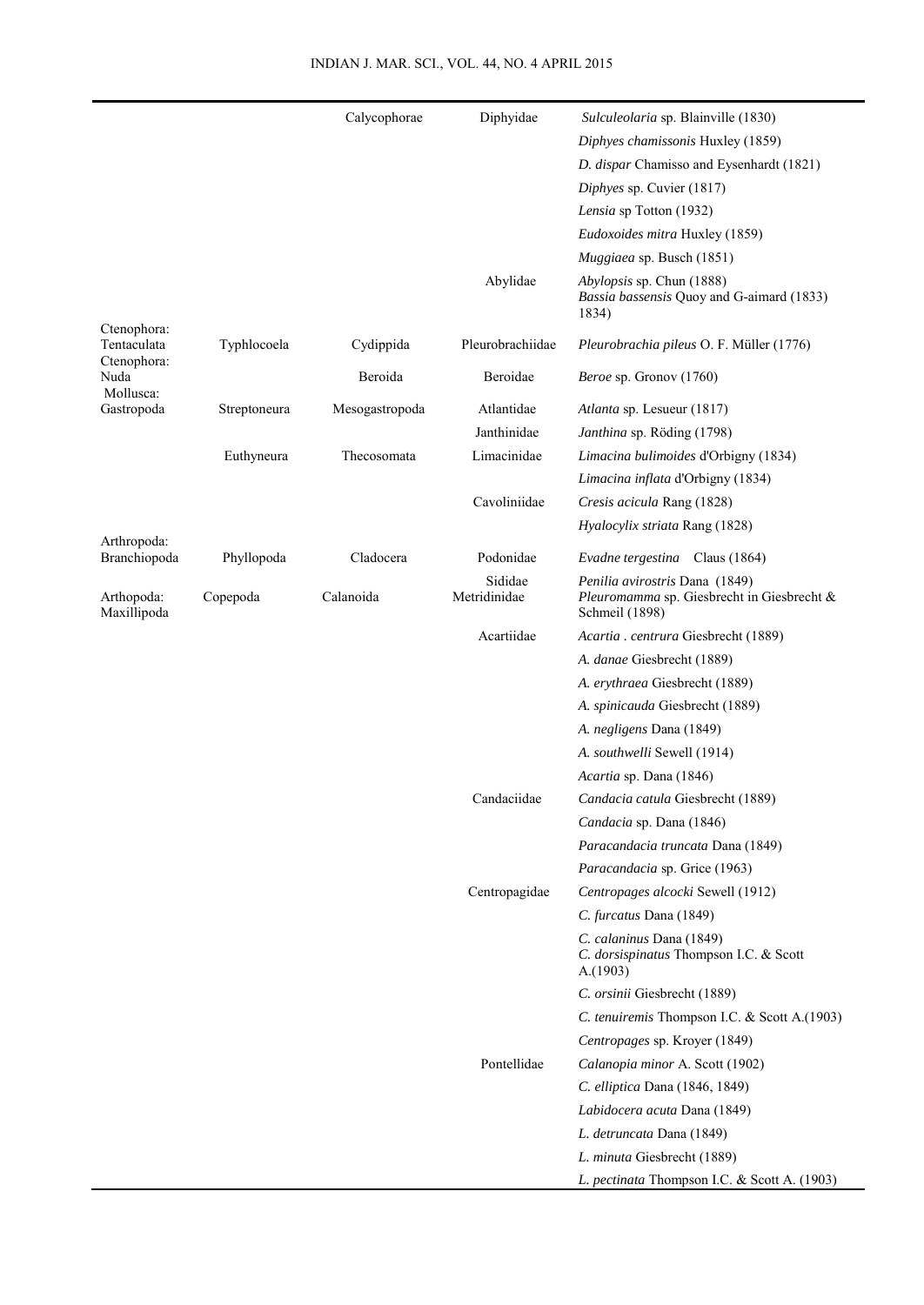Cyclopoida

|                   | Labidocera sp. Lubbock (1853)                                                                             |
|-------------------|-----------------------------------------------------------------------------------------------------------|
|                   | Pontella fera Dana (1849)                                                                                 |
|                   | <i>P. securifer Brady (1883)</i><br>Pontellina platychela Fleminger and Hülsemann<br>(1974)               |
| Temoridae         | Temora discaudata Giesbrecht (1889)                                                                       |
|                   | T. turbinata Dana (1849)                                                                                  |
|                   | <i>T. stylifera Dana</i> (1849)                                                                           |
| Tortanidae        | <i>Tortanus barbatus Brady (1883)</i>                                                                     |
|                   | <i>T. forcipatus</i> Giesbrecht (1889)                                                                    |
|                   | <i>T. gracilis Brady</i> (1883)                                                                           |
| Calanidae         | <i>Mesocalanus tenuicornis</i> Dana (1849)                                                                |
|                   | Canthocalanus pauper Giesbrecht (1888)                                                                    |
|                   | <i>Nannocalanus minor Claus (1863)</i>                                                                    |
|                   | Undinula vulgaris Dana (1849)                                                                             |
| Paracalanidae     | <i>Acrocalanus gracilis Giesbrecht (1888)</i>                                                             |
|                   | A. <i>longicornis</i> Giesbrecht (1888)                                                                   |
|                   | A. gibber Giesbrecht (1888)                                                                               |
|                   | Acrocalanus sp. Giesbrecht (1888)                                                                         |
|                   | Calocalanus pavo Dana (1849)                                                                              |
|                   | Paracalanus aculeatus Giesbrecht (1888)                                                                   |
|                   | <i>P. parvus</i> Claus (1863)                                                                             |
|                   | <i>Paracalanus</i> sp. Boeck (1865)                                                                       |
| Eucalanidae       | Eucalanus attenuatusDana (1849)                                                                           |
|                   | E. monachus Giesbrecht (1888)                                                                             |
|                   | <i>Eucalanus</i> sp. Dana (1852)                                                                          |
|                   | Subeucalanus crassus Giesbrecht (1888)                                                                    |
|                   | <i>S. mucronatus</i> Giesbrecht (1888)                                                                    |
|                   | S. pileatusGiesbrecht (1888)                                                                              |
|                   | S. subcrassusGiesbrecht (1888)                                                                            |
|                   | S. subtenuisGiesbrecht (1888)                                                                             |
| Aetideidae        | Undeuchaeta sp. Giesbrecht (1888)                                                                         |
| Arietellidae      | Metacalanus aurivilli Cleve (1901)                                                                        |
| Clausocalanidae   | Clausocalanus arcuicornisDana (1849)                                                                      |
| Euchaetidae       | Euchaeta concinna Dana (1849)                                                                             |
|                   | E. marina Prestandrea (1833)                                                                              |
|                   | Euchaeta sp. Philippi (1843)                                                                              |
| Scolecitrichidae  | Scolecithrix danae Lubbock (1856)                                                                         |
|                   | Scolecithricella minor Brady (1883)                                                                       |
| Pseudodiaptomidae | <i>Pseudodiaptomus aurivilli</i> Cleve (1901)                                                             |
|                   | P. serricaudatus T.Scott 1894)                                                                            |
|                   | P. annandalei(Sewell, 1919)                                                                               |
| Augaptilidae      | <i>Pseudodiaptomus</i> sp. (Herrick, 1884)<br>Haloptilus sp. Giesbrecht in Giesbrecht &<br>Schmeil (1898) |
| Oithonidae        | Oithona nana Giesbrecht (1892)                                                                            |
|                   | O. oculata Farran (1913)                                                                                  |
|                   | O. setigera Dana (1849)                                                                                   |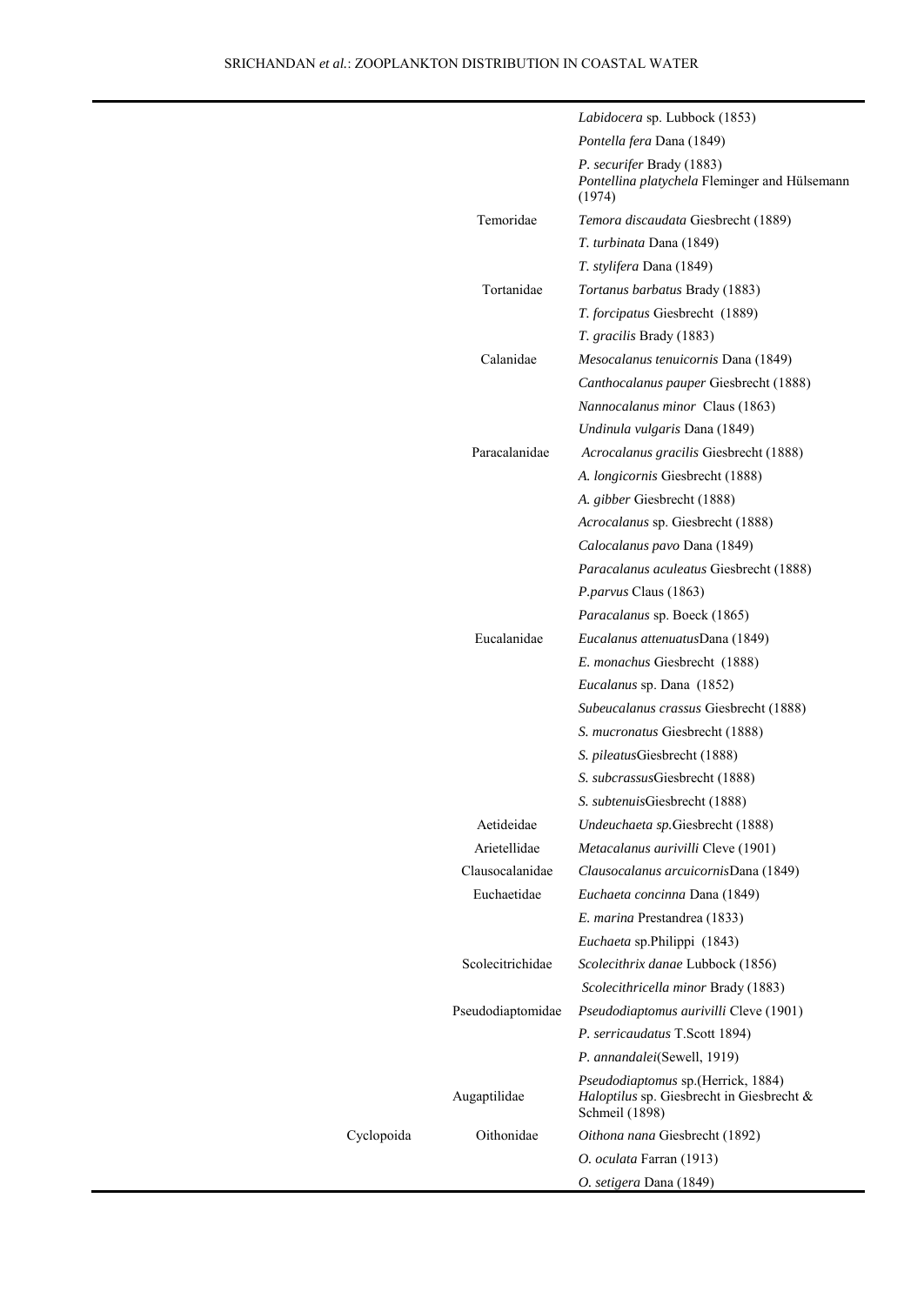|                          |                |                     |                 | O. similis Claus (1866)                      |
|--------------------------|----------------|---------------------|-----------------|----------------------------------------------|
|                          |                |                     |                 | O. simplex Farran (1913)                     |
|                          |                |                     |                 | O. tenuis Rosendorn (1917)                   |
|                          |                |                     |                 | O. rigida Giesbrecht (1896)                  |
|                          |                |                     |                 | O. brevicornis Giesbrecht (1891)             |
|                          |                |                     |                 | O. spinirostris Claus (1863)                 |
|                          |                |                     |                 | Oithona sp. Baird (1843)                     |
|                          |                | Harpacticoida       | Miraciidae      | Miracia efferata Dana (1849)                 |
|                          |                |                     |                 | Macrosetella gracilis Dana (1848)            |
|                          |                |                     |                 | M. oculata Sars G.O. (1916)                  |
|                          |                |                     | Ectinosomatidae | Microsetella norvegica Boeck (1864)          |
|                          |                |                     |                 | <i>M. rosea</i> Dana (1848)                  |
|                          |                |                     | Clytemnestridae | Clytemnestra scutellata Dana (1848)          |
|                          |                |                     | Euterpinidae    | Euterpina acutifrons Dana (1848)             |
|                          |                |                     | Longipediidae   | Longipedia weberi Scott A. (1909)            |
|                          |                | Poecilostomatatoida | Oncaeidae       | Oncaea conifera Giesbrecht (1891)            |
|                          |                |                     |                 | O. media Giesbrecht (1891)                   |
|                          |                |                     |                 | O. mediterranea Claus (1863)                 |
|                          |                |                     |                 | O. venusta Philippi (1843)                   |
|                          |                |                     |                 | Oncaea sp.Philippi (1843)                    |
|                          |                |                     | Sapphirinidae   | Copilia quadrata Dana (1849)                 |
|                          |                |                     |                 | Sapphirina auronitens Claus (1863)           |
|                          |                |                     |                 | S. maculosa Giesbrecht (1892)                |
|                          |                |                     |                 | S. ovatolanceolata Dana (1849)               |
|                          |                |                     |                 | Sapphirina sp. Thompson J. (1829)            |
|                          |                |                     | Corycaeidae     | Corycaeus agilis Dana (1849)                 |
|                          |                |                     |                 | C. andrewsi Farran (1911)                    |
|                          |                |                     |                 | C. catus F. Dahl (1894)                      |
|                          |                |                     |                 | C. danae Giesbrecht (1891)                   |
|                          |                |                     |                 | C. erythraeus Cleve (1904)                   |
|                          |                |                     |                 | C. lautus Dana (1849)                        |
|                          |                |                     |                 | C. longistylis Dana (1849)                   |
|                          |                |                     |                 | C. ovalis Claus (1863)                       |
|                          |                |                     |                 | C. robustus Giesbrecht (1891)                |
|                          |                |                     |                 | C. speciosus Dana (1849)                     |
|                          |                |                     |                 | Corycaeus sp. Dana (1845)                    |
|                          |                |                     |                 | Farranula carinata Giesbrecht (1891)         |
|                          |                |                     |                 | F. concinna Dana (1849)                      |
|                          |                |                     |                 | F.curta Farran (1911)                        |
|                          |                |                     |                 | F. gibbula Giesbrecht (1891)                 |
|                          |                |                     |                 | F. gracilis Dana (1849)                      |
| Arthropoda:<br>Ostracoda | Myodocopa      | Myodocopida         | Cypridinidae    | Macrocypridina castanea Brady (1897)         |
|                          |                | Halocyprida         | Halocyprididae  | Conchoecia elegans Sars (1865)               |
|                          |                |                     |                 | Euconchoecia chierchiae G. W. Müller (1890)  |
| Arthropoda:              |                |                     |                 |                                              |
| Malacostraca             | Eumalacostraca | Mysida              | Mysidae         | Mesopodopsis orientalis W. Tattersall (1908) |
|                          |                | Amphipoda           | Leucothoidae    | Leucothoe spinicarpa Abildgaard (1789)       |

Arthropoda: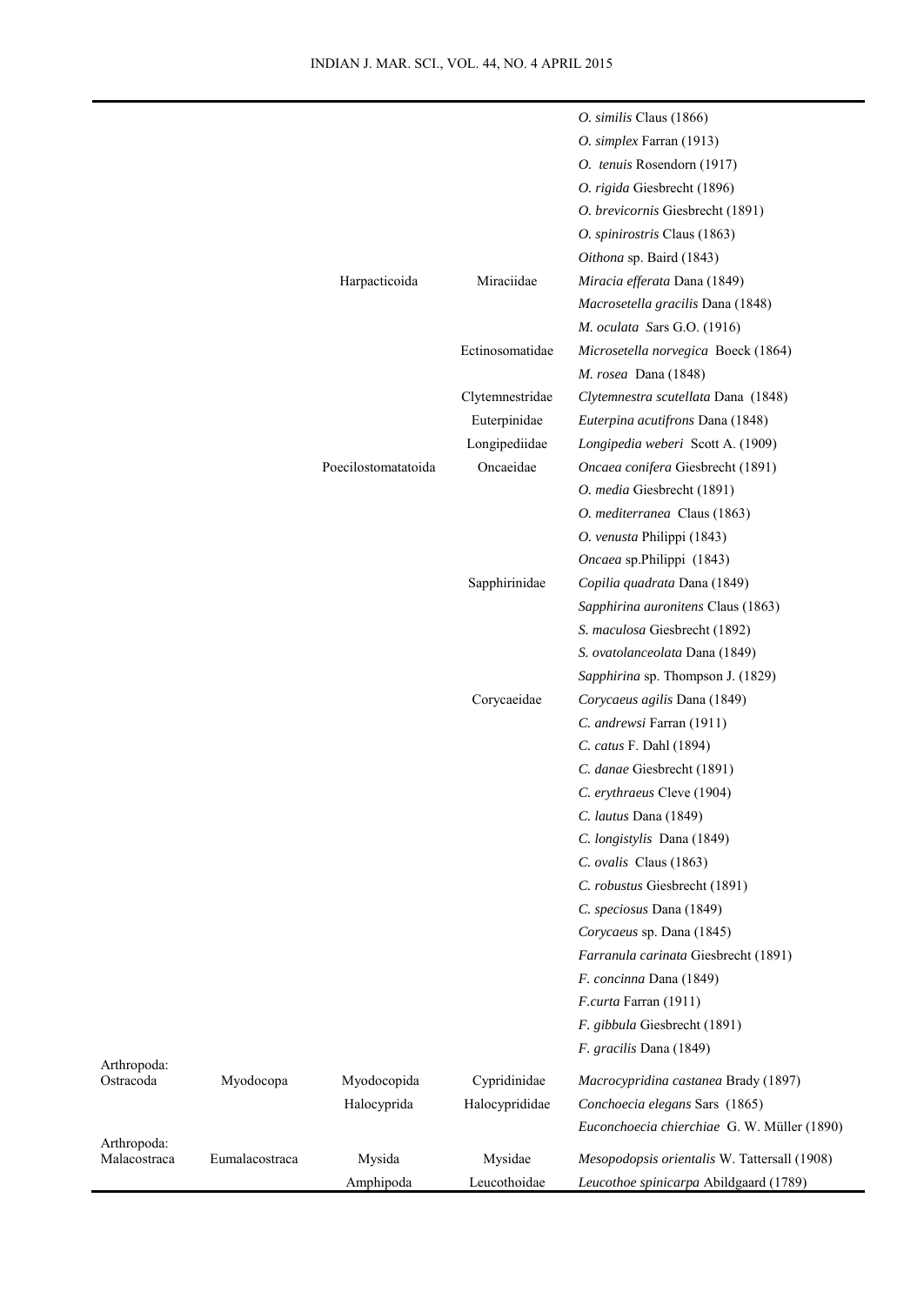|                              |               | Hyperiidae     | <i>Hyperia</i> sp. Latreille (1823)     |
|------------------------------|---------------|----------------|-----------------------------------------|
|                              |               | Caprellidae    | Caprella sp. Lamarck (1801)             |
|                              |               |                | <i>Metacaprella sp. Mayer (1903)</i>    |
|                              |               | Talitridae     | Orchestoidea sp. Nicolet (1849)         |
|                              | Cumacea       | Nannastacidae  | Campylaspis costata Sars (1865)         |
|                              | Euphausiacea  | Euphausiidae   | Euphausia tenera Hansen (1905)          |
|                              |               |                | <i>Euphausia</i> sp. Dana (1850)        |
|                              | Decapoda      | Luciferidae    | Lucifer hanseni Nobili (1905)           |
|                              |               | Sergestidae    | Sergestes sp. H. Milne Edwards (1830)   |
| Chaetognatha:<br>Sagittoidea | Aphragmophora | Sagittidae     | Pseudosagitta maxima Conant (1896)      |
|                              |               |                | Sagitta bedoti Beraneck (1895)          |
|                              |               |                | S. bipunctata Quoy & Gaimard (1828)     |
|                              |               |                | S. enflata Grassi (1881)                |
|                              |               |                | Sagitta sp. Quoy & Gaimard (1827)       |
| Chordata:                    |               |                | Adinosagitta bedfordii Doncaster (1903) |
| Appendicularia               | Copelata      | Oikopleuridae  | Oikopleura dioica Fol (1872)            |
|                              |               |                | O.parva Lohmann (1896)                  |
|                              |               | Fritillariidae | <i>Fritillaria</i> sp. Fol (1872)       |
| Chordata:<br>Thaliacea       | Doliolida     | Doliolidae     | Doliolum sp. Quoy & Gaimard (1834)      |
|                              | Salpida       | Salpidae       | Salpa fusiformis Cuvier (1804)          |

*Clytemnestra scutellata, Euterpina acutifrons, Longipedia weberi* of the harpacticoid were encountered as common species in this locality, only two species *viz. Euterpina acutifrons* and *Longipedia weberi* were more frequent. Three families *viz*. Oncaeidae, Sapphirinidae and Corycaeidae have represented the poiecilostomatoida in which Corycaeidae with species *Corycaeus agilis, Corycaeus andrewsi, C. catus, Corycaeus sp. and Farranula gibbula* were dominant. Many times *Oncaea venusta* has also occurred quite frequently and that could be due to its diverse feeding habit and respiratory adaptation as opined earlier<sup>35</sup>. Seasonal variation in species dominance was observed in this part of Bay of Bengal. During premonsoon and monsoon season, *Paracalanus aculeatus* and *Acrocalanus longicornis* proved to be the most dominant species. Other species *viz. Oithona* sp., *Miracia efferata* and *Acrocalanus gibber* were dominant during premonsoon, while *Acartia southwelli, Acartia erythraea* and Oithona sp. were dominant during monsoon season. Faunal composition of copepod remained significantly different during post-monsoon period than premonsoon and monsoon season. The most dominant species were *Acrocalanus gibber*, *Centropages tenuiremis*, *Paracalanus parvus*, *Acrocalanus gracilis* and *Acartia erythraea*. Dominance of low saline species of genus *Paracalanus, Acartia and* 

*Acrocalanus* in most part of the year indicate the estuarine influence in the study area.

 The other crustacean fauna of the present study mainly belonged to three classes namely Malacostraca (mysids, cumaceans, euphausiids, amphipods and decapods), Ostracoda (ostracods) and Branchiopoda (cladocerans). In total 2 species of Cladocerans *viz. Evadne tergestina* and *Penilia avirostris* were encountered. They were more abundant  $(302 \text{ org.}/10\text{m}^3)$  during POM season compared to other seasons. *Evadne tergestina* was commonly seen in plankton collections of POM period. Ostracoda population comprised of myodocopida mainly *Macrocypridina castanea* and halocyprida consisting of *Conchoecia elegans*  and *Euconchoecia chierchiae*. The ostracoda population was represented by 3 species *viz*., *Macrocypridina castanea, Conchoecia elegans* and *Euconchoecia chierchiae* as against only one species i.e. *Philomedes* sp earlier<sup>17</sup>. Malacostraca comprised of 11 species belonging to 5 orders. Out of these 11 species, *Lucifer hanseni* occurred all year round and exhibited peak dominance during PRM period. This could be due to the fact that the Bay of Bengal remains more productive in this season and that supports for high Decapoda density.

The Protozoa population was represented by one species *Acanthometron* sp. of class Acantharia that occurred only in May and 15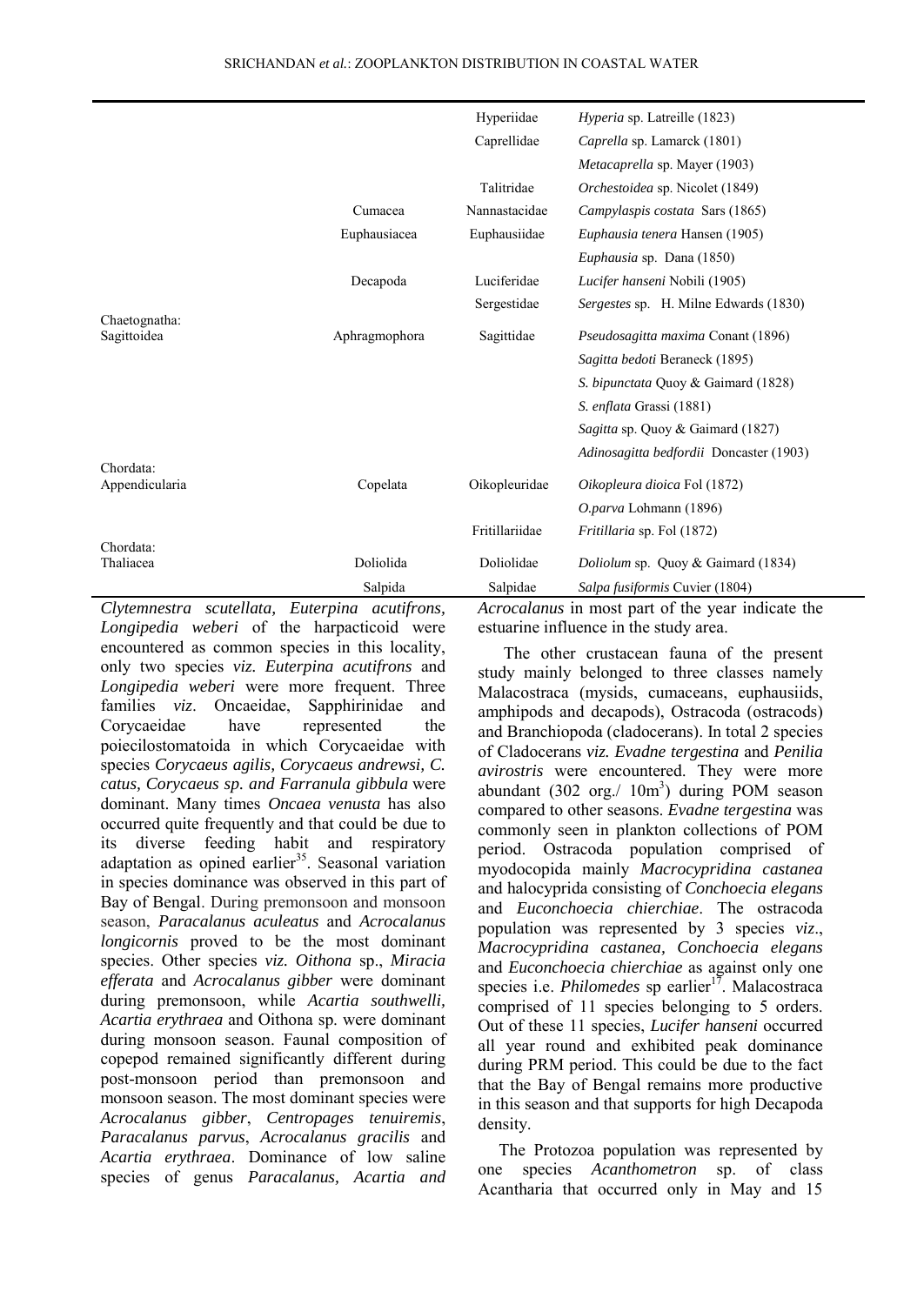species belonging to 8 families of class Ciliophora. Ciliophora population comprised of *Leprotintinnu*s *nordqvisti, Tintinnopsis beroidea, Tintinnopsis butschlii, Tintinnopsis cylindrica*, *Tintinnopsis mortensenii, Tintinnopsis tocantinensis, Tintinnopsis tubulosa, Tintinnopsis uruguayensis, Codonellopsis ostenfeldi, Dictyocysta seshaiya, Metacylis jorgenseni, Rhabdonella* sp.*, Amphorellopsis* sp.*, Eutintinnus tenue, Favella philippinensis*. They were present during March, June, July, August, October,

Table 4. Check list of zooplankton (Meroplankton) encountered in the coastal waters of south Odisha coast, off Rushikulya estuary during 2010-11

| iikuiya tsiyai y uurilig 2010-11<br>Meroplankton |
|--------------------------------------------------|
| Actinula larva of Anthomedusae                   |
| Alima larva of Squilla                           |
| Brachiopod larvae                                |
| Brachyuran zoea larvae                           |
| Bryozoan cyphonautes larvae                      |
| Caridean larvae                                  |
| Cypris larvae (Barnacle)                         |
| Cirripede nauplii (Barnacle)                     |
| Copepod nauplii                                  |
| Gastopod veliger                                 |
| Bivalve veliger                                  |
| Isopod larvae                                    |
| Larvae of euphausiids                            |
| Megalopa larvae of Brachyuran crab               |
| Megalopa larvae of Pagurid crab                  |
| Planula larva of obelia                          |
| Polychaete larva                                 |
| Protozoea of Lucifer                             |
| Zoea larva of porcelain crab                     |
| Echinoderm larvae                                |
| Ascidians larvae                                 |
| Fish egg                                         |
| Fish larvae                                      |

December 2010 and January 2011. The tintinnid population of this study resembled those in Bahuda estuary<sup>2</sup>, Vellar-Coleroon estuary<sup>36</sup> and coastal regions of Sundarban mangrove wetland<sup>37</sup>. Foraminifera were represented by 5 species *viz*. *Globigerina bulloides, Globigerina rubescens, Globigerina* sp.*, Asterorotalia trispinosa* and *Quinqueloculina* sp. and were common during March - May and November - February.

 Hydrozoa of phylum Cnidaria were represented by 18 species belonging to two classes namely hydroidomedusae and Siphonophorae. They were present throughout the

year except in September. The peak period of Siphonophorae occurrence was observed during February and March. *Diphyes dispar* appeared as the most common siphonophorae in this area.

 Ctenophora was represented by two families i.e. Pleurobrachiidae and Beroidae with a single species *viz. Pleurobrachia pileus* and *Beroe* sp. respectively. *P. pileus* was commonly seen during MON and POM and was completely absent during PRM season. *Beroe* sp*.* on the other hand had occurred only during POM and its population size was poor.

 Phylum Mollusca was represented by Gastropoda comprising of 6 species namely *Atlanta* sp*., Janthina* sp*., Limacina bulimoides, Limacina inflata, Cresis acicula* and *Hyalocylix striata*. Among these species *Cresis acicula* was dominant which occurred in greater part of the year. Its presence was more conspicuous in March and December.

 The Chaetognatha population was represented by six species *namely Pseudosagitta maxima*, *Sagitta bedoti*, *Sagitta bipunctata*, *Sagitta enflata*, *Sagitta* sp. and *Adinosagitta bedfordii* under a single family Sagittidae. They were more abundant during the PRM and POM months. *Sagitta enflata* was the most dominant species during our study which is comparable to many observations<sup>38</sup>.

 Planktonic chordates of the region were represented by 3 species of appendicularians *viz. Oikopleura dioica, Oikopleura parva* and *Fritillaria* sp. and one species each of Dollioloids (*Dolliolum* sp.) and salps (*Salpa fushiformis). O. dioica* however remained as the most common species among the appendicularians with high abundance during March compared to other months.

 Meroplankton was represented by 23 forms during the study. They were more abundant during the PRM period compared to other season. Among these 23 forms, bivalve veliger, brachyuran zoea larva, caridean larva, cirripede nauplii, copepod nauplii, fish egg & larvae, gastropod veliger, polychaete larva, protozoea of lucifer were frequently observed throughout the year.

 Species diversity of plankton community exhibited well marked fluctuations (Table 7). The Shannon Wiener Diversity index (H' (loge)) was higher in February (3.41), while the Margalef's species richness (d) (8.32) & Simpson's dominance  $(\lambda)$  (0.22) in January, and Pielou's evenness (J') in February (0.78). Higher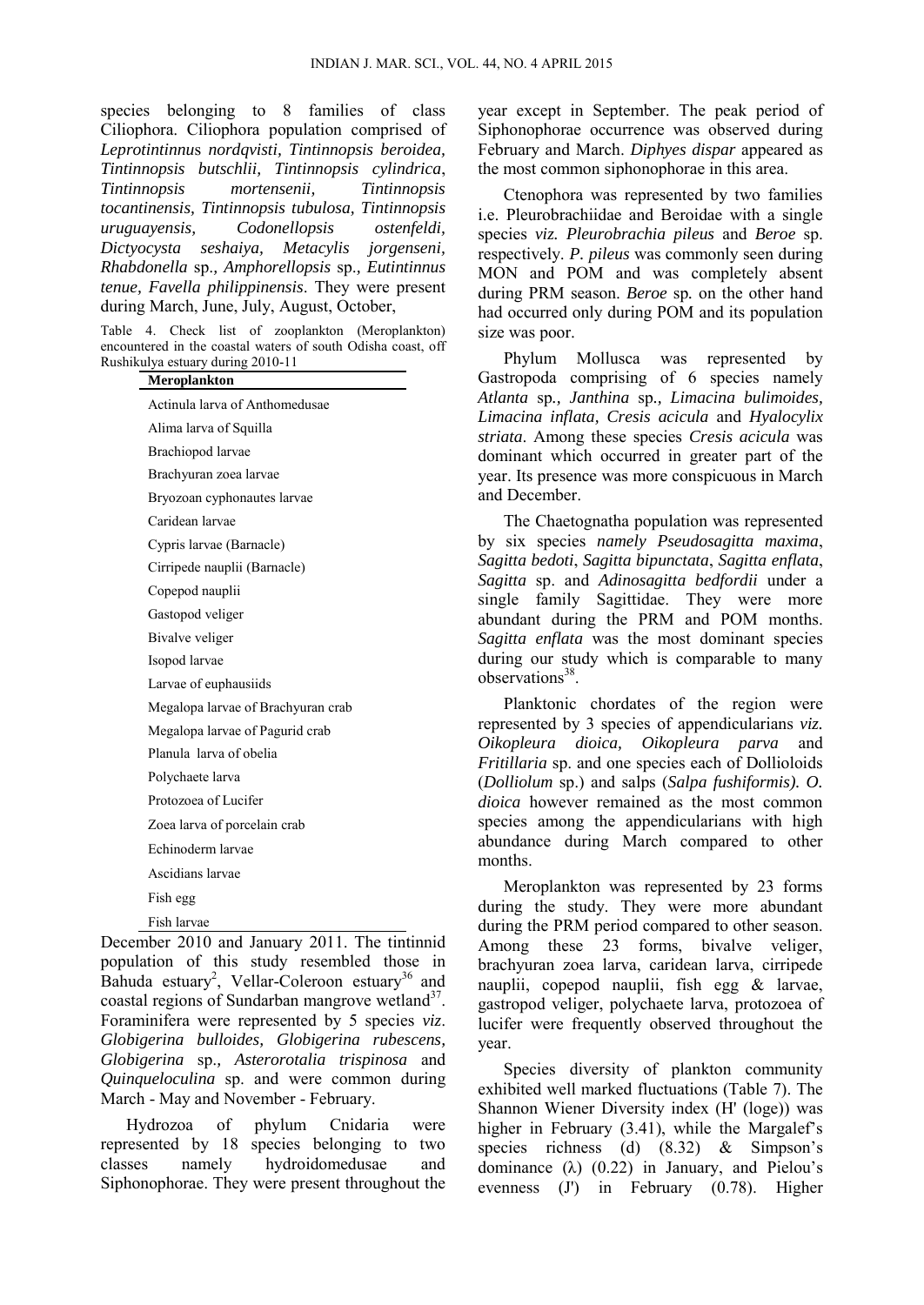Simpson's Dominance  $(\lambda)$  (0.22) as well as lower Shannon Wiener Diversity index (2.02) during January might be due to the dominance of species like *Paracalanus parvus, Farranula gibbula, Corycaeus erythraeus*. Seasonally the Shannon diversity and evenness of zooplankton community were generally higher in monsoon while richness and dominance during POM period.

 Table 5 and Fig. 2 represents the population density and percentage composition of different groups of zooplankton respectively. The population density of zooplankton exhibited wide range of spatial and seasonal variations. The average density varied between 1077 org./10m<sup>3</sup> (station R-3 in MON) and  $23060$  org.  $/10m<sup>3</sup>$ (station R-1 in PRM). The seasonally pooled



■ Copepoda ■ Other crustaceans ■ Non crustaceans ■ Meroplankton Fig.2.Relative abundance of zooplankton community during 2010-11

| <b>Major Groups</b> | Mar              | Apr              | May              | Jun      | <b>PRM</b> | Jul          | Aug            | Sep              | Oct              | <b>MON</b>   | <b>Nov</b>   | <b>Dec</b>     | Jan          | Feb          | <b>POM</b>       |
|---------------------|------------------|------------------|------------------|----------|------------|--------------|----------------|------------------|------------------|--------------|--------------|----------------|--------------|--------------|------------------|
| Acantharia          | $\boldsymbol{0}$ | $\boldsymbol{0}$ | 37               | $\theta$ | 9          | $\mathbf{0}$ | $\mathbf{0}$   | $\boldsymbol{0}$ | $\boldsymbol{0}$ | $\theta$     | $\mathbf{0}$ | $\mathbf{0}$   | $\mathbf{0}$ | $\mathbf{0}$ | $\boldsymbol{0}$ |
| Ciliophora          | 29               | $\boldsymbol{0}$ | $\boldsymbol{0}$ | 6        | 9          |              | $\overline{c}$ | $\boldsymbol{0}$ | 38               | 10           | $\mathbf{0}$ | 5              | $\mathbf{0}$ | $\mathbf{0}$ |                  |
| Foraminifera        | 35               | 6                | 37               | $\theta$ | 19         | $\mathbf{0}$ | $\mathbf{0}$   | $\boldsymbol{0}$ | $\mathbf{0}$     | $\mathbf{0}$ | 3            | 87             | 3            | 12           | 26               |
| Hydrozoa            | 236              | 99               | 51               | 21       | 102        |              | 6              | $\boldsymbol{0}$ | 12               | 5            | 43           | 26             | 7            | 73           | 37               |
| Gastropoda          | 161              | 11               | $\boldsymbol{0}$ | 29       | 50         | 3            | $\overline{c}$ | $\boldsymbol{0}$ | 4                | 2            | 6            | 403            | 2            | 77           | 122              |
| Cladocera           | 141              | $\mathbf{0}$     | $\boldsymbol{0}$ | 27       | 42         | 72           |                | 107              | 92               | 68           | 411          | 12             | 725          | 58           | 302              |
| Copepoda            | 11946            | 7731             | 9677             | 2979     | 8083       | 1141         | 1062           | 3067             | 2438             | 1927         | 4799         | 7627           | 2837         | 2996         | 4565             |
| Ostracoda           | 37               | $\mathbf{0}$     | $\theta$         | 58       | 24         | 16           | 9              | $\mathbf{0}$     | 21               | 12           | $\theta$     | $\overline{2}$ | $\mathbf{0}$ | 5            | $\overline{2}$   |
| Malacostraca        | 232              | 65               | 69               | 74       | 110        | 45           | 23             | 157              | 41               | 67           | 89           | 137            | $\mathbf{0}$ | 17           | 61               |
| Chaetognatha        | $\boldsymbol{0}$ | 71               | 40               | 25       | 34         | 6            | 14             | $\boldsymbol{0}$ | 21               | 10           | 29           | 220            | 35           | 51           | 84               |
| Chordata            | 520              | 17               | 69               | 13       | 155        |              |                | $\mathbf{0}$     | 6                | 2            | 33           | 6              | 25           | 8            | 18               |
| Meroplankton        | 7342             | 1554             | 2872             | 320      | 3022       | 166          | 144            | 423              | 402              | 284          | 277          | 1005           | 187          | 557          | 507              |

Table 5. Monthly variation in population size of different zooplankton groups during 2010-11

average zooplankton density showed that the rank order distribution of population size in different seasons (Table 1) are PRM  $(11659 \text{ org.}/10m^3)$  > POM (5725 org./10m<sup>3</sup>) > MON (2387 org./10m<sup>3</sup>). The higher PRM population density of zooplankton of the present study coincides with many earlier reports from the coastal waters of Indian seas $^{34, 39}$  and other literature cited thereon. Station-wise population density of different groups of zooplankton during PRM period have shown that the rank order distribution of different groups is copepod > larvae > malacostraca >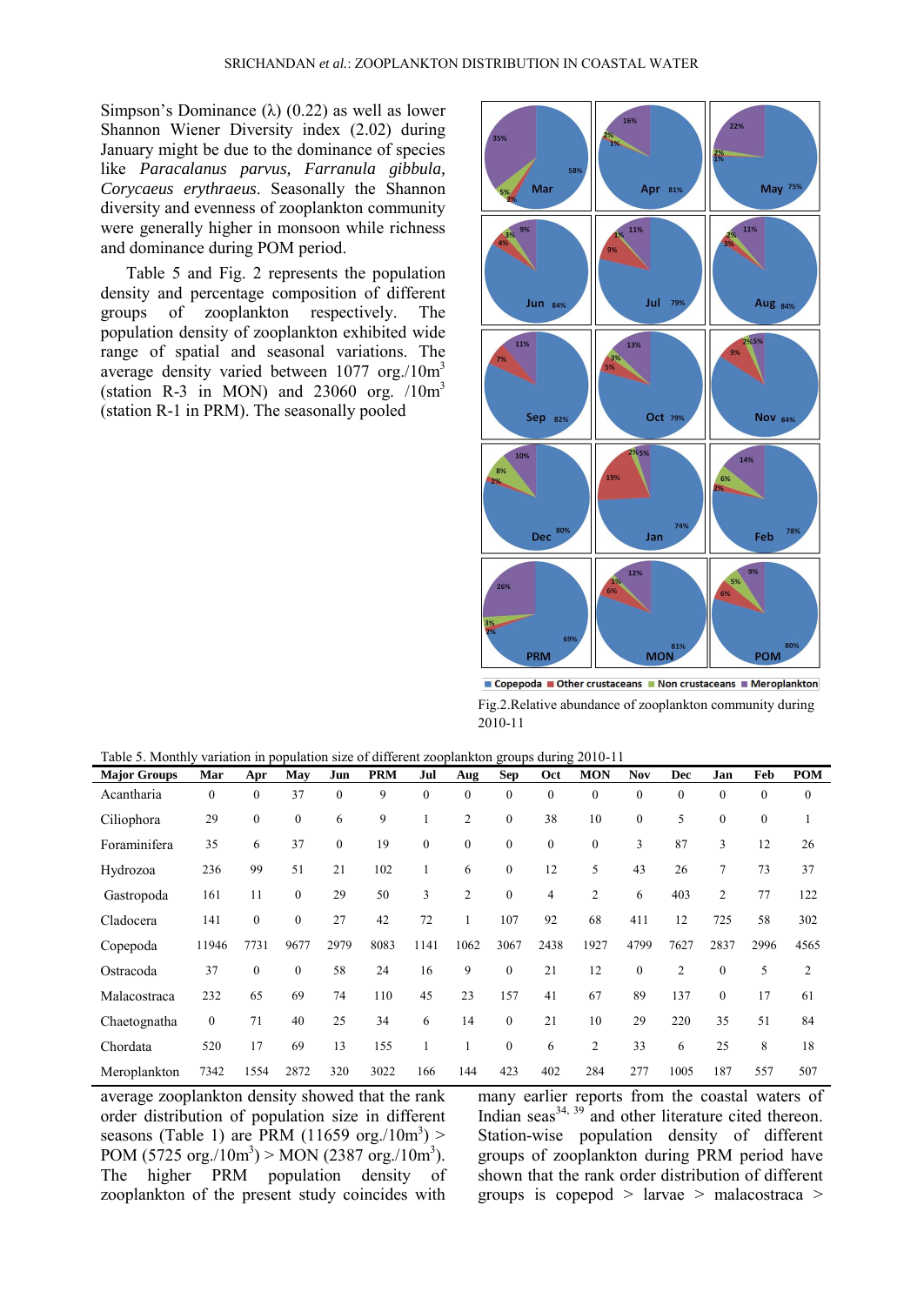others in station R-1 and R-2, whereas in station R-3 and R-5 the population density although followed the same sequence, appendicularia has occupied the 3rd place in place of malacostraca followed by others. At station R-4, the rank order distribution stands as copepod > larvae > hydrozoa. Similar to PRM, the rank order distribution of population density of MON season showed that , copepods, larvae and malacostraca occupied the 1st, 2nd and 3rd position in order of their dominance at stations R-1, R-2 and R-5, while at stations R-3 and R-4, branchiopoda was in third position in place of malacostraca. During post MON months, the zooplankton population too exhibited well defined spatial variation. Like PRM and MON, copepoda remained as the most dominant group. It was followed by larval forms at stations R-2, R-3 and R-5 and branchiopoda and gastropoda as the 2nd dominant group at stations R-1 and R-4 respectively. Group wise contributions of major taxa are given here under.

 The population density of copepods showed well marked spatial and temporal variation (Table 5). Average numerical abundance of copepods was maximum in March  $(11946 \text{ org.}/10m^3)$  and minimum in August (1062 org.  $/10m^3$ ). Seasonal pooled average population density of copepod was higher during PRM (8083 org./10m<sup>3</sup>) followed by POM  $(4565 \text{ org.}/10m^3)$  and MON  $(1927 \text{ org.}/10m^3)$ . Higher population density of copepod during PRM suggested higher secondary productivity. Similar situation was also reported earlier along the Odisha coast  $2,11-13$ . The occurrence of higher values of copepod density in the zooplankton community corroborates many earlier findings<sup>33,35,40-42</sup>. During the present study, contribution of Copepod to the total zooplankton population ranged from 58-84% (Fig.2). Many workers have also reported almost similar contribution of copepods ranging from 51.82- 91.25% in Rushikulya estuary<sup>13</sup>, 57.94-89.98% in Bahuda estuary<sup>2</sup>, in Chilika lake 42.58-69.69% by Devasundaram and Roy<sup>10</sup>, 67.84-94.99% by Naik et al<sup>12</sup>  $\&$  and 53.5-67.9% in the coastal waters of Bay of Bengal off the Rushikulya estuary<sup>17</sup>. Calanoid copepods contributed 64.0%, 73.7% and 82.2% to total copepod during PRM, MON and POM season respectively. Cyclopoids contributed to about 17.6%, 17.7%, 2.5%, where as harpacticoida contributed to 11.5%, 2.5%, 2.7% corresponding to the PRM, MON and POM seasons respectively. Poicilostomatoida contributed only to about to 6.9%, 6.1% and 12.6% during PRM, MON and POM periods. Calanoid dominance as observed during the

present study is common phenomenon in Indian coastal waters.

Monthly analysis showed that Cladoceran was more abundant during January (725 org./10m<sup>3</sup>), November (avg. 411 org./10m<sup>3</sup>) and March (avg.141  $\text{org.}/10\text{m}^3$ ) which coincided with the observations of Della and Venugopal<sup>43</sup>. They were abundant during POM (302 org./ 10m<sup>3</sup>) and MON (68 org. /10m<sup>3</sup>) period as reported earlier by Naomi et al<sup>44</sup>. Among cladocerans, *Evadne tergestina* was more abundant and with higher average population density of 298 org. /10m<sup>3</sup> during POM season followed by MON (51 org./ $10m<sup>3</sup>$ ) and PRM (4 org./ $10m<sup>3</sup>$ ). The highest population density  $(58 \text{ org.}/10m^3)$  of ostracods was encountered in June. Seasonally pooled density of this group varied between 2 (POM) & 24 (PRM) org./10m 3 . The seasonal average population density of malacostraca represented by 5 forms namely mysids, cumaceans, euphausiids, amphipods & decapods ranged between 61-110 org./10m <sup>3</sup> with maximum and minimum density observed during PRM and POM respectively.

 The protozoa *Acanthometron* sp. occurred only in the month of May with population density of 37 org./10m<sup>3</sup>. Highest population density (38 org. /10m 3 ) of tintinnids was encountered in October followed by March  $(29 \text{ org.}/10m^3)$ . In other months it was either scarce or absent. Low population size of tintinnids could be due to the use of large mesh size (120µm) plankton net as was reported earlier<sup>45</sup>.

 The population density of foraminifera ranged from  $3 - 87$  org./10 $m<sup>3</sup>$  and were totally absent during the MON season. Pooled average concentration of this group varied from 19 (PRM)  $- 26$  (POM) org./ $10m<sup>3</sup>$  (Table 5). Presence of benthic foraminifera in the plankton collection could be ascribed to their addition from the bottom as a result of upward movement in water column as was reported earlier<sup>46</sup>.

 Group Hydrozoa was encountered during all the months except in September. Their population density ranged from 1-236 org./10m<sup>3</sup>. Maximum seasonal average density of  $102 \text{ org}/10\text{m}^3$  was noticed during PRM in which hydroidomedusae were 89 org./10m<sup>3</sup>. Such higher population density during PRM was also reported from Indian coasts<sup>47</sup>. The peak periods of siphonophores abundance in March and February is in coincidence with the earlier observation in Cochin Backwater<sup>48</sup>. Among the 10 species of siphonophores, *Diphyes dispar* remained as the dominant species contributing 78.4% in PRM,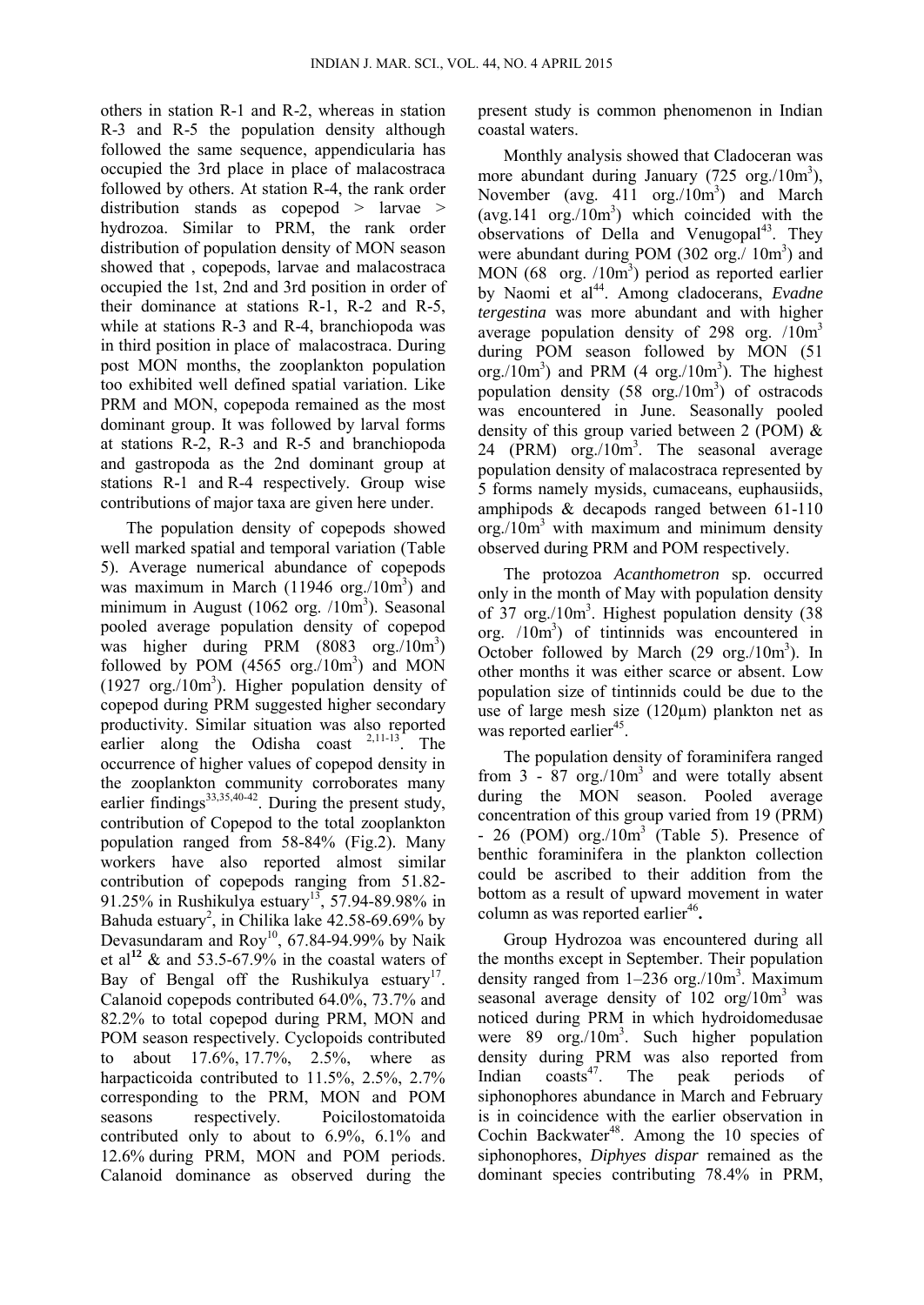55.4% in MON and 82.0% in POM of total siphonophore population.

 Gastropoda had occurred throughout the year except in May and September. They were more abundant  $(403 \text{ org.}/10m^3)$  during December (Table 5). Their population size ranged from 2 -  $403$  org./ $10m<sup>3</sup>$ . Seasonally pooled average density varied from  $2(MON) - 122$  (POM) org./ $10m<sup>3</sup>$ . Of all the species, C*resis acicula* appeared during greater part of the year and were more conspicuous in December  $(402 \text{ org.}/10m^3)$  which resembles with the observation in inshore waters of Karwar<sup>49</sup>.

 The population size of chaetognaths ranged from  $6 - 220$  org./ $10m<sup>3</sup>$ . They were encountered in good numbers in December. Seasonally pooled average values showed that it remained higher during POM season  $(84 \text{ org.}/10m^3)$  followed by PRM  $(34 \text{ org.}/10m^3)$  and MON  $(10 \text{ org.}/10m^3)$  in order. High abundance of chaetognaths during POM was also reported by in the coastal water of Adubidri<sup>39</sup>. Compared with the other groups, Ctenophora appeared with very low percentage with a maximum density of  $2 \text{ org.}/10 \text{m}^3$ . The population density of Chordates represented by two major classes namely appendicularia and thaliacea ranged from  $1-520$  org./ $10m<sup>3</sup>$  in which *Oikopleura dioica* was more abundant. *Doliolum* sp and *Salpa fusiformis* belonging to thaliacea were found but was in very low percentages.

 In total, 23 different larval forms of invertebrates were observed during the study period (Table 4). Larval population showed their maximum density during March (7342

org./10m<sup>3</sup>). Average PRM density was 3022 org.  $(10m<sup>3</sup>$  followed by POM  $(507 \text{ org.}/10m<sup>3</sup>)$  and MON (284 org./10m<sup>3</sup>). Gastropod veliger, Caridean larvae and fish eggs were dominant in the larval population of PRM, MON and POM respectively. Gastropod veligers were more abundant in March compared to other months. It agrees with the observations made in the inshore waters of Karwar<sup>49</sup>. All the crustacean larvae together contributed 3.8% in POM - 9.0 % in PRM of the total zooplankton density which was high as compared to the earlier report<sup>17</sup>. The other larvae together contributed to about 4.2% in MON to 17.0% during PRM of the total zooplankton density.

 Zooplankton density showed positive correlation with DO  $(r=0.546, p<0.05)$ , nitrate  $(r=0.672, p<0.01)$  and chlorophyll *a*  $(r=0.857, p<0.01)$ p<0.01) concentration (Table 6). The positive correlation values between zooplankton density and chlorophyll *a* suggested the coexistence of zooplankton community and phytoplankton. Normally the zooplankton density exhibits inverse relationship with phytoplankton. However positive correlations between these two groups are also not very rare as opined by Prasad<sup>50</sup>. Many researchers<sup>40,42</sup> have reported direct relationship between salinity and zooplankton population density. In the present study, however, no definite correlation between these two parameters was observed.

 Non-metric multidimensional scaling (MDS) ordinations based on Bray-Curtis<sup>51</sup> similarities of species abundance data were produced to provide

|                  | <b>WT</b>  | pH                   | <b>DO</b> | <b>Salinity</b>      | NO <sub>2</sub> | NO <sub>3</sub> | PO <sub>4</sub> | SiO <sub>4</sub> | $Chl-a$  | Zoo |
|------------------|------------|----------------------|-----------|----------------------|-----------------|-----------------|-----------------|------------------|----------|-----|
| <b>WT</b>        |            |                      |           |                      |                 |                 |                 |                  |          |     |
| pН               | .184       |                      |           |                      |                 |                 |                 |                  |          |     |
| D <sub>O</sub>   | $-0.155$   | $-0.490$             |           |                      |                 |                 |                 |                  |          |     |
| <b>Salinity</b>  | $.629*$    | $.687**$             | $-.590*$  |                      |                 |                 |                 |                  |          |     |
| NO <sub>2</sub>  | $-0.218$   | $-.525$ <sup>*</sup> | .279      | $-0.340$             |                 |                 |                 |                  |          |     |
| NO <sub>3</sub>  | $-0.455$   | $-0.259$             | .240      | $-.552$ <sup>*</sup> | $-0.078$        |                 |                 |                  |          |     |
| PO <sub>4</sub>  | $-0.419$   | $-.640*$             | $.860**$  | $-.712***$           | .345            | .419            |                 |                  |          |     |
| SiO <sub>4</sub> | $-.747***$ | $-0.166$             | .395      | $-.583*$             | .073            | $.551*$         | $.572*$         |                  |          |     |
| $Chl-a$          | .080       | $-.544$ <sup>*</sup> | .356      | $-0.342$             | .042            | $.522*$         | .359            | .057             |          |     |
| Zoo              | .099       | $-0.379$             | $.546*$   | $-0.395$             | $-0.086$        | $.672***$       | .448            | .155             | $.857**$ | 1   |

Table 6. Correlation matrix among different physicochemical and biological parameters

\*Correlation is significant 0.05 level, \*\*Correlation is significant 0.01 level

a visual representation in a two-dimensional plot of the relative similarities in zooplankton community species composition and abundance at different sampling sites as well as on different

sampling occasions. This analysis formed different groups by taking into account of similar species composition (Fig. 3). From the MDS ordination (Fig. 3) it is clear that species composition was unequal during different months as there is no similarity found more than 40%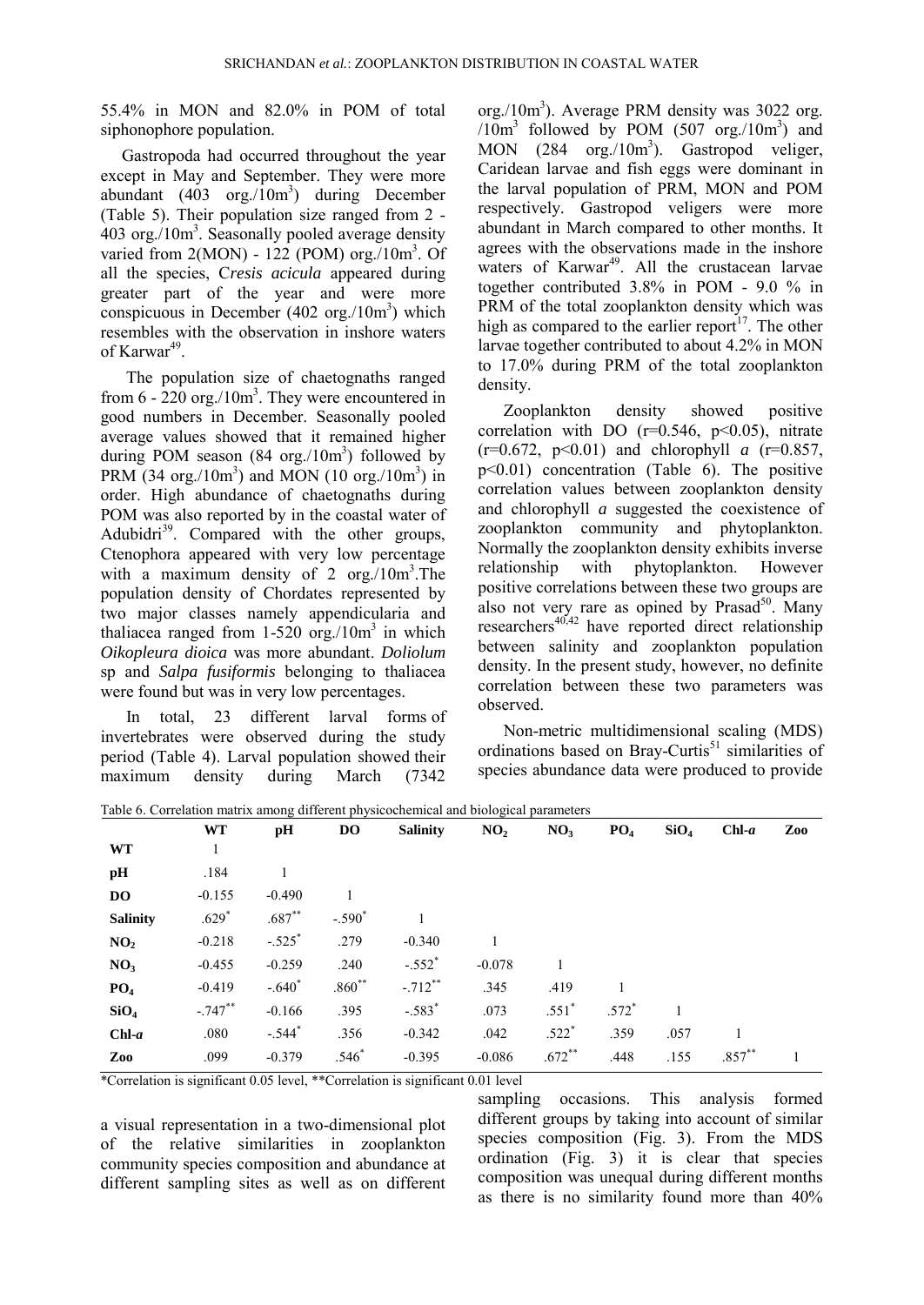level. September, March, June and January were individually grouped proving their unique species composition, whereas cluster between some months were found irrespective of seasons. This type of poor similarity index could be attributed to the patchy distribution of zooplankton in this area as observed by Omori  $\&$  Hamner<sup>52</sup>. From these results it could be inferred that there is a spatial and temporal heterogeneity in species composition and distribution of zooplankton in this part of the Bay of Bengal.

| Table 7. Monthly variations of Univariate diversity indices |  |
|-------------------------------------------------------------|--|
|-------------------------------------------------------------|--|

| <b>Sample</b> | d    | ${\bf J'}$ | H' (log e) | Lambda |
|---------------|------|------------|------------|--------|
| Mar           | 6.76 | 0.74       | 3.22       | 0.08   |
| Apr           | 5.11 | 0.65       | 2.64       | 0.13   |
| May           | 4.16 | 0.70       | 2.70       | 0.10   |
| Jun           | 6.04 | 0.66       | 2.69       | 0.14   |
| Jul           | 7.20 | 0.77       | 3.21       | 0.06   |
| Aug           | 5.26 | 0.70       | 2.71       | 0.14   |
| Sep           | 4.68 | 0.71       | 2.74       | 0.12   |
| Oct           | 5.39 | 0.69       | 2.74       | 0.14   |
| Nov           | 6.34 | 0.66       | 2.76       | 0.14   |
| Dec           | 7.15 | 0.64       | 2.80       | 0.11   |
| Jan           | 8.32 | 0.46       | 2.02       | 0.22   |
| Feb           | 8.11 | 0.78       | 3.41       | 0.05   |



Fig.3.Non-parametric multi-dimensional scaling (MDS) ordination of the square-root transformed zooplankton community of each month

#### **Conclusion**

 In the present study effort was made to explore the zooplankton diversity as well as to determine current status of zooplankton composition and its population size variation in coastal waters of the Bay of Bengal, off the Rushikulya estuary. It has been found that the faunal composition of zooplankton remained significantly diverse. Copepods have emerged as the most dominant group contributing >50% of total population. Occurrence of low saline copepod species signified estuarine influence on the distribution of plankton community. It further revealed that zooplankton fauna of the region is susceptible to change under the influence of different environmental parameters such as salinity, chlorophyll *a* and nutrients of the ambient medium, rather than salinity resulting heterogeneity in species composition, population size and abundance of zooplankton.

## **Acknowledgement**

 Authors wish to thank the Head of the Department of Marine Sciences for providing required facilities and encouragements. The facilities of the INCOIS sponsored SATCORE project was availed for field collection and analysis work. One of the authors (BKS) wishes to thank DST, Govt. of India for providing fellowship.

#### **Reference**

- 1. Roman, M., Smith, S., Wishner, K., Zhang, X. & Gowing, M., Mesozooplankton production and grazing in the Arabian Sea, Deep- Sea Res. II, 47(2000) 1423-1450.
- 2. Mishra, S. & Panigrahy, R. C., Zooplankton ecology of the Bahuda estuary (Orissa), east coast of India, Indian J. Mar. Sci., 28(1999) 297-301.
- 3. Rao, T.S.S. & Ganapati, P.N., Studies on Chaetognatha in Indian seas. Part-III. Andhra Univ. Mem. Oceanogr., 2(1958) 147-163.
- 4. Bonnet, D. & Frid, C. S., Copepod species considered as indicators of water mass influence and changes: results from a Northumberland coastal station, ICES. J. Mar. Sc., 61(2004) 485-491.
- 5. Sewell, R. B. S., Notes on plankton from the Chilka Lake, Rec. Indian Mus., 9(1913) 338-340.
- 6. Madhu, N. V., Jyothibabu, R., Balachandran, K. K., Honey, U. K., Martin, G. D., Vijay, J. G., Shiyas, C. A., Gupta, G. V. M. & Achuthankutty, C. T., Monsoonal impact on planktonic standing stock and abundance in a tropical estuary (Cochin backwaters, India), Estuar. Coast. Shelf Sci., 73(1 - 2) (2007) 54-64.
- 7. Dalal, S. G. & Goswami, S. C., Temporal and ephemeral variations in copepod community in the estuaries of Mandovi and Zuari west coast of India, J. Plank. Res. 23(1) (2001) 19-26.
- 8. Santhanam, P. & Perumal, P., Diversity of zooplankton in Parangipettai coastal waters, southeast coast of India, J. Mar. Biol. Assoc. India, 45(2003)144-151.
- 9. Sarkar, S. K., Singh, B. N. & Choudhury, A., Composition and variations in the abundance of zooplankton in the Hoogly estuary, West Bengal, India, Proc. Indian Acad. Sci., 95(2) (1986) 125-134.
- 10. Devasundaram M P & Roy J C, *A preliminary study of the plankton of the Chilka Lake for the years 1950 and 1951*, Symposium on Marine and Fresh Water Plankton in the Indo-Pacific, IPFC Publication, 1954.
- 11. Patnaik, S., Observations on the seasonal fluctuations of plankton in the Chilka Lake, Indian J. Fish., 20(1973) 43- 55.
- 12. Naik, S., Panigrahy, R. C. & Mohapatro, A., Spatiotemporal distribution of zooplankton in Chilka lake- A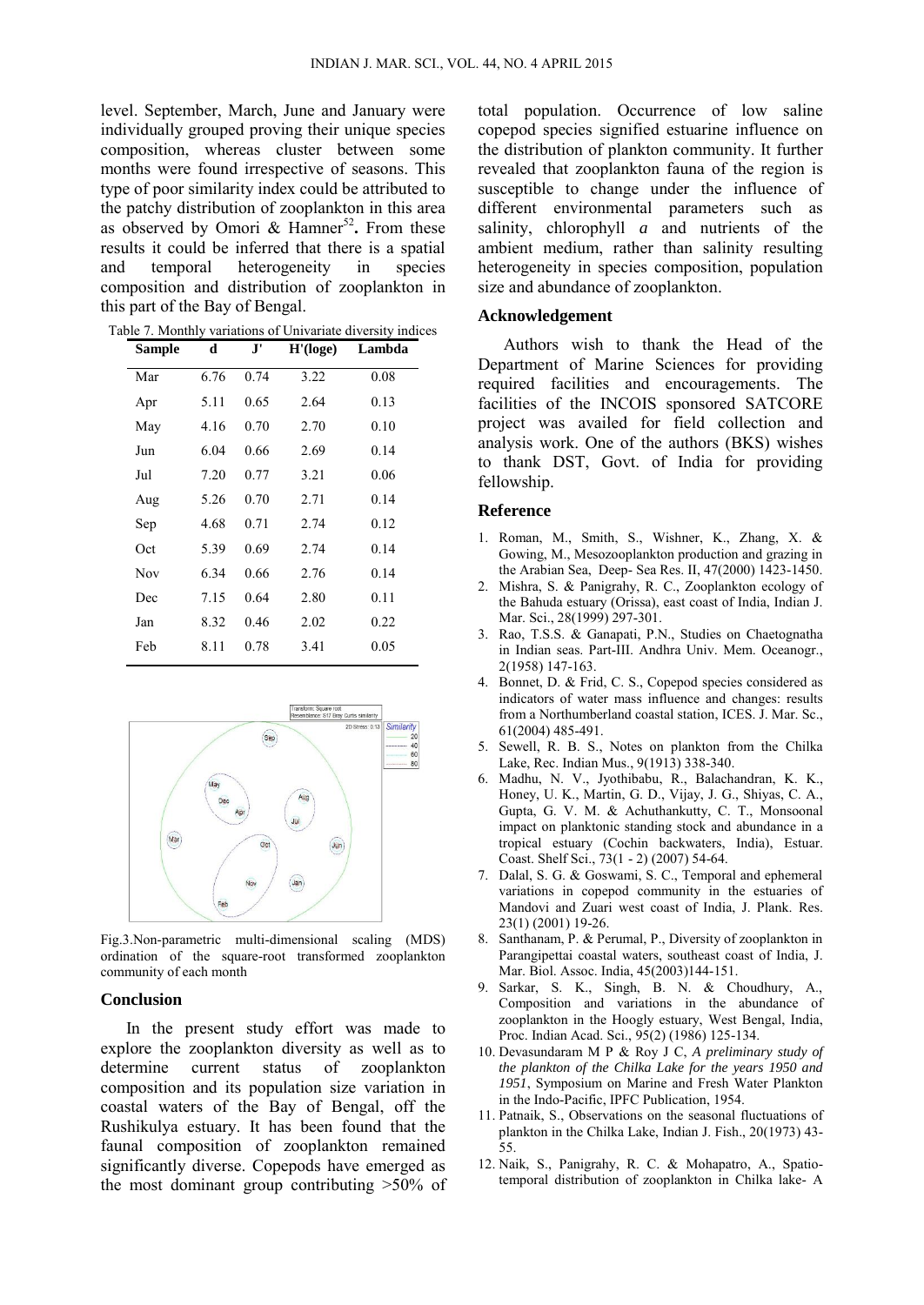Ramsar site on the Indian east coast, Indian J. Sci. Tech., 3(2008) 1-5.

- 13. Gouda, R. & Panigrahy, R. C., Zooplankton ecology of the Rushikulya estuary, East coast of India, J. Aquacult. Tropics, 10(1995) 201-211.
- 14. Mishra S. & Panigrahy, R. C., Copepods of Bahuda estuary (Orissa), east coast of India, Indian J. Mar. Sci., 25(1996) 98-102.
- 15. Ramaiah, N., Chatterji, A. & Madhupratap, M., A study on the zooplankton of the Burhabalanga estuary, Orissa coast, Proc. Indian National Sci. Aca., 62(1996) 1-4.
- 16. Srichandan, S., Panda, C. R. & Rout, N.C., Seasonal distribution of zooplankton in Mahanadi Estuary (Odisha), East Coast of India: A Taxonomical Approach, Int. J. Zool. Res., 9(1) (2013) 17-31.
- 17. Sahu, G., Mohanty, A. K., Singhasamanta, B., Mahapatra, D., Panigrahy, R. C., Satpathy, K. K. & Sahu, B.K., Zooplankton Diversity in the Nearshore Waters of Bay of Bengal, Off Rushikulya Estuary, The IUP J. Environ. Sci., 4(2010) 61-85.
- 18. Mahapatra, T.R. & Padhy, S.N., Nutrients and physicochemical characterisation of Rushikulya estuary during PRM season, J. Env. Poll., 8 (1) (2001) 61-65.
- 19. Grasshoff K, Ehrhardt M & Kremling K, Methods of seawater analysis, 3rd.edition, (Verlag Chemie GmbH, Weinheim) 1999, pp. 600.
- 20. Parsons T R, Maita Y & Lalli C M, A Manual of Chemical and Biological. Methods for Seawater Analysis (Pergamon Press, New York) 1984, pp. 173.
- 21. Kasturirangan L R, A key for the identification of the more common planktonic Copepoda of Indian coastal waters, Indian National Committee on Oceanic Research, Council of Scientific and Industrial Research, New Delhi publication No. 2, 1963.
- 22. Newell G E & Newell R C, *Marine Plankton- A Practical Guide* (Hutchinson Educational Ltd., London) 1977, pp.244.
- 23. Conway D V P, White R G, Hugues-Dit-Ciles J, Gallienne, C P & Robins D B,. *Guide to the coastal and surface zooplankton of the South-Western Indian Ocean*. Publication No.15, (Marine Biological Association of the United Kingdom) 2003, pp.354.
- 24. Clarke K R &Gorley R N, *PRIMER v5 : User manual/tutorial, PRIMER-E*, (Plymouth UK), 2001, pp. 91.
- 25. Clarke K R & Warwick RM, Change in marine communities: an approach to statistical analysis and interpretation, 2nd edition (PRIMER-E, Plymouth) 2001.
- 26. Kannan, R. & Kannan, L., Physico-Chemical characteristics of seaweed beds of the Palk Boy,Southeast coast of India, Indian J. Mar. Sci., 25(1996)358-362.
- 27. Satpathy, K. K., Seasonal distribution of nutrients in the Coastal waters of Kalpakkam, East coast of India, Indian J. Mar. Sci., 25(1996) 221-224.
- 28. Subramanian, B. & Mahadevan, A., Seasonal and diurnal variation of hydrobiological characters of coastal waters of Chennai, Bay of Bengal, Indian J. Mar. Sci., 28(1999) 429-433.
- 29. Satpathy, K. K., Mohanty, A K., Sahu, G., Prasad, M. V.R., Venkatesan, R., Natesan , U.& Rajan, M., On the occurrence of Trichodesmium erythraeum(Ehr.) bloom in the coastal waters of Kalpakkam, east coast of India, Indian J. Sci. Tech, 1(2007) 1-11.
- 30. Govindasamy, C., Kannan, L. & Azariah, J., Seasonal variation in physico-chemical properties and primary production in the coastal water biotopes of Coromandel coast, India, J. Environ. Biol., 21(2000) 1-7.
- 31. Choudhury, S.B. & Panigrahy, R.C., Seasonal distribution and behavior of nutrients in the creek and coastal waters of Gopalpur, east coast of India, Mahasagar, 24(1991) 81-88.
- 32. Ramaiah, N. & Nair, V., Distribution and abundance of copepods in the pollution gradient zones of Bombay harbour- Thane creek- Basin creek, west coast of India, Indian J. Mar. Sci., 26(1997) 20-25.
- 33. Rakhesh, M., Raman, A.V. & Sudarsan, D., Discriminating zooplankton assemblages in neritic and oceanic waters: A case for the northeast coast of India, Bay of Bengal, Mar. Environ. Res., 61 (2006) 93–109.
- 34. Santhosh Kumar, C. & Perumal, P., Hydrobiological Investigations in Ayyampattinam Coast (Southeast Coast of India) with special reference to zooplankton, Asian J. Biol. Sci., 4(1) (2011) 25-34.
- 35. Fernandes ,V. & Ramaiah, N., Mesozooplankton community in the Bay of Bengal (India): spatial variability during the summer monsoon, Aquat. Ecol., 43 (4) (2009) 951-963.
- 36. Godhantaraman, N., Seasonal variations in species composition, abundance, biomass and estimated production rates of tintinnids at tropical estuarine and mangrove waters, Parangipettai, southeast coast of India, J. Mar. Sys., 36 (2002) 161– 171.
- 37. Biswas S. N., Godhantaraman N., Rakshit, D. & Sarkar, S.K., Community composition, abundance, biomass and production rates of Tintinnids (Ciliata: protozoa) in the coastal regions of Sundarban Mangrove Wetland, India, Indian J. Geo. Mar. Sci., 42 (2) (2013) 163-173.
- 38. George, R. M., Thomas, P. A., Jasmine, S., Nair, K. R. & Vasanthakumar, R., Obsevations on the distribution and seasonal fluctuations of Chaetognaths off Vizhinjam, Southwest Coast of India, J. Mar. Biol. Ass. India, 40 (1  $& 2)$  (1998) 6 – 10.
- 39. Resmi, S., Reddy, R.V., Venkatesha Moorthy, K.S. & Chethan, N., Zooplankton dynamics in the coastal waters of adubidri, Karnataka, Indian J. Geo-Mar. Sci., 40(1) (2011) 134-141.
- 40. Damotharan, P., Perumal, N.V., Arumugam, M., Perumal, P., Vijayalakshmi, S., & Balasubramanian, T., Studies on zooplankton Ecology from Kodiakkarai(Point Calimer Coastal Waters (South East Coast of India), Res. J. Biol. Sci., 5(2) (2010)187-198.
- 41. Fernandes, V., The effect of semi-permanent eddies on the distribution of mesozooplankton in the central Bay of Bengal, J. Mar. Res., 66(4) (2008) 465-488.
- 42. Jagadeesan, L., Jyothibabu, R., Anjusha, A., Mohan Arya, P., Madhu, N.V., Muraleedharan, K.R. & Sudheesh, K., Ocean currents structuring the mesozooplankton in the Gulf of Mannar and the Palk Bay, southeast coast of India, Progr. Oceanogr., (2013) 1- 22.
- 43. Della, C. N. & Venugopal, P., Distribution of marine cladocerans in the Indian Ocean, Mar. Biol., 16(1972)132-138.
- 44. Naomi T S, Antony G & Mathew K J, Studies on the distribution of cladocera in the eastern Arabian sea and the Bay of Bengal, in: *Proceeding of First workshop on Scientific Results on FORV Sagar Sampada*, 1990, pp.85- 93.
- 45. Sieburth, JMc., Smetacek, V. & Lenx, J., Pelagic ecosystem structure: Heterotrophic compartments of the plankton and their relationship to plankton size fractions, Limnol. & Oceanogr., 23 (1978) 1256-1263.
- 46. Murray, J. W., Significance of benthic foraminiferids in plankton samples, J. Paleo., 39(1) (1965) 156-157.